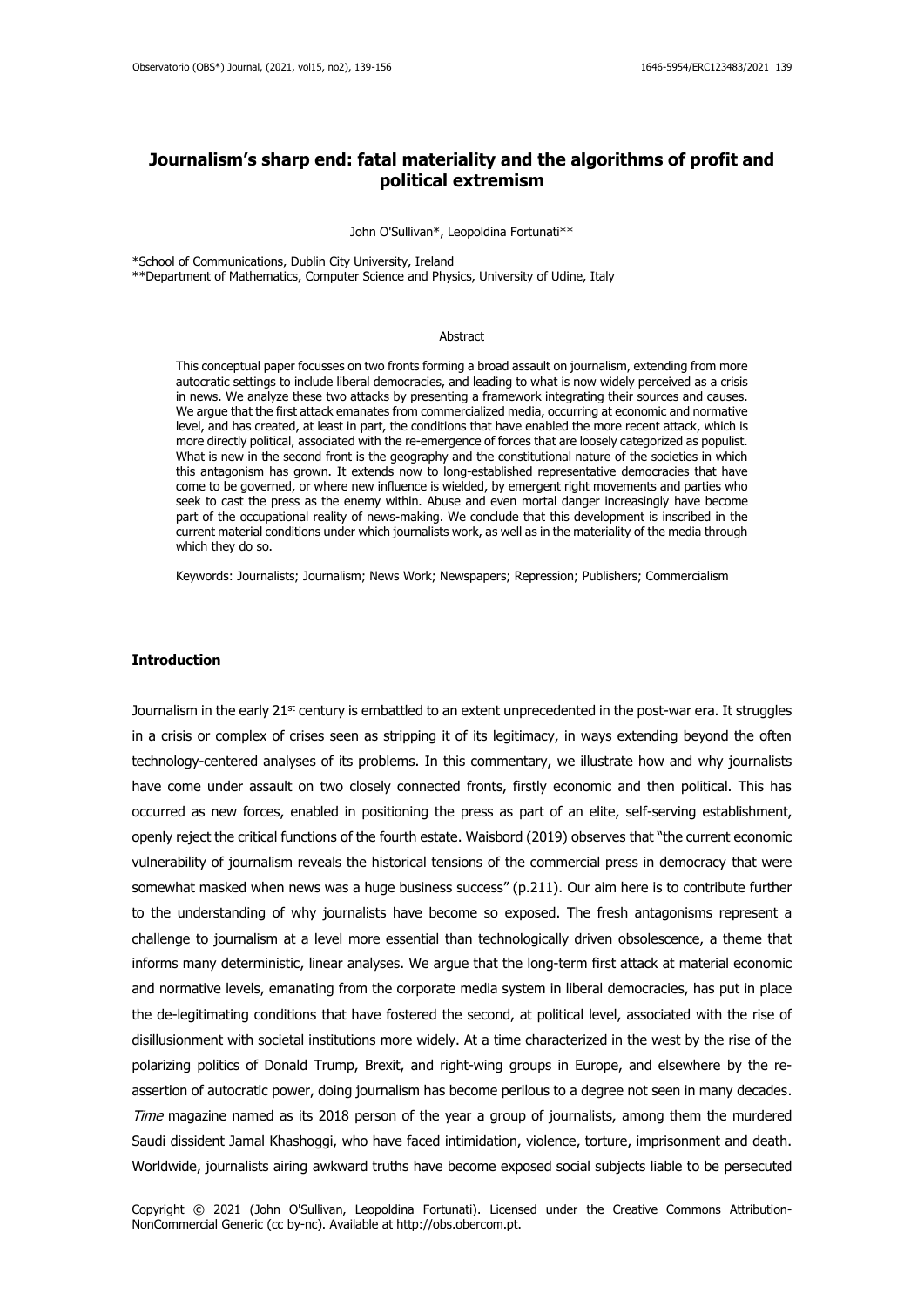by political and criminal powers. The threat is no longer confined to the by-now familiar patterns of coercion associated with dictatorships or immature democracies, such as ex-Soviet states. It extends to liberal democracies until recently characterized by their avowed tolerance and promotion of a strong press, at least within agreed parameters, or, viewed more critically, constructed limitations. Our aim here is to draw the link between this emerging new environment of de-legitimization and the animus towards journalism that has been essential to the marketization of news in earlier decades.

Positing a narrative of the suppression of the press, with its associations of guarding democracy and holding the powerful to account, risks dichotomously adopting an uncritical stance toward journalism. Such a view, in keeping with familiar norms and myths, is not our starting point. The current wave of pressures on journalism takes place against a background of substantial and legitimate critical analyses. Mass media, including news media, has long been cast as a dominant source of power in capitalist societies (Adorno and Horkheimer, 1996; Habermas, 1989), playing, in Gramscian terms (1975), a key hegemonic role. More specific to news are convincing critiques from political economy (Herman and Chomsky, 1988; Curran and Seaton, 2003), recently further elaborated by Freedman (2014). Moreover, established perspectives on journalism place it in this strategic role through mechanisms of agenda setting or gatekeeping, within constraining news values (Harcup and O'Neill, 2001; McCombs, 2005). These understandings of news, while conventionally assumed in media studies generally, often are not explicitly recognized in considerations of journalism's current problems.

We argue that the news system, with all its compromises, now has been broken to the extent that journalism as a public good is in danger of a watershed marginalization in considerations of power in late modern democratic societies. Journalists increasingly are finding that the central prerogatives of their professional roles have been taken from them, and the editorial tools with which they have exercised control over information are blunted.

Our thesis is that market forces, sociotechnical changes and, later, new political pressures, mediated if not entirely driven by digitalization, via the Internet and social media, are interwoven in the same historical process of this critical undermining.

Within digitalization, the first challenge has come as news has been reframed as technologically enabled dialogue and negotiation (Rosen, 2012), with consumers now also producers, or prosumers (Bruns, 2008). The second effect stems from the rise of social media, which further have diminished the political mediation role of journalists. Politicians and propagandists now can reach masses of followers directly and immediately, leading to the chaos of systematic disinformation (Moore, 2018; Pomerantsev 2019). Thirdly, in addition to growing disintermediation, journalists, like intellectuals, scientists, experts and technocratic administrators, have begun to find themselves categorized in the messaging of right-wing movements as belonging within a coalition of self-serving elites conspiring against the common good. The fresh animosity springs from, among other sources, the widespread incorporation of parts of this information elite in neoliberal structures of power, and their abandonment of support for weaker social subjects further down the socio-economic scale. No longer an ally against the powerful (a key claim of journalism in particular), the information professional of any stripe has come to be mistrusted and derided. In the words of Trump, echoed by his followers, the press are now enemies of the people. In the realm of science, expertise is perceived as able to resolve neither the grand problems of hunger, pollution and climate change, nor the immediate, material problems of ordinary people. Scientists' authority is brought into question, as some are seen as working in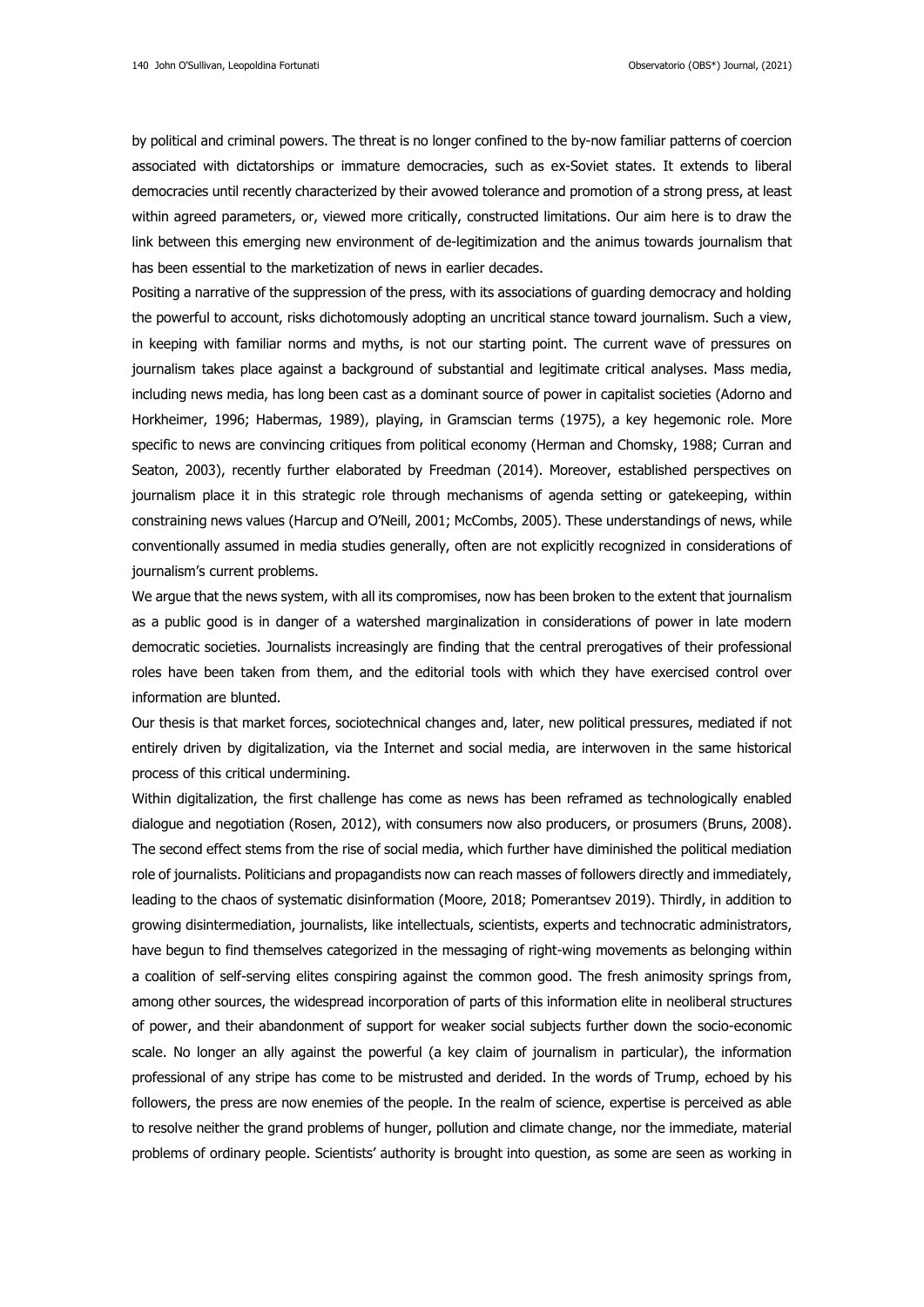the interests of businesses funding their research. This flattening vision has driven the devaluation of expertise more generally (Szabados, 2019). The new anti-establishment challenge to science is characterized by climate change confusion and denial. Conspiracy theories abound around disparate subjects such as chemtrails and flat earth theories, to which latterly have been added campaigns against 5G technologies allegedly linked to Covid-19. In the background to this scenario is the resentment of middle income groups who, through the financialization and deregulation that led to the last market crash and subsequent recession, have seen the so-called strong powers, in the form of markets, banks, and international monetary institutions, impoverish them through the imposition of austerity and radical labor reforms (Hardt and Negri, 2000). They find themselves joining less privileged cohorts who previously had been the primary targets of such policies.

Enabled by and now compounding the corporate challenge to journalism's public role, these developments – the advent of the Internet, the rise of social media and the animosity towards journalists – have contributed substantially to neutralizing the media system's control over information. Thus, the space has been opened for organized manipulation of democratic processes, to rather older, conservative ends, in the form of info-swarms and voter targeting (Berghel, 2018). Where previously the media system operated to furnish professional mediation, its now vulnerable condition means that new entities can achieve political manipulation of targeted audiences through a variety of methods, from social bots to fake news. What was in place heretofore could be considered a balancing, however imperfect, of news media influence and fulfillment of press functions (Siebert, Peterson and Schramm, 1956). Now, communication power has shifted to often-opaque forces, typically on the right, who serve specific agendas in elections or referendums. The associated tide of disinformation connects to the decline in trust in democratic institutions more widely (Bennett and Livingston, 2018). This analytical framework, which takes a wider view of the source of the new wave of antagonism facing journalists, calls for a qualification of critical theory and cultural hegemony theory, as power and hegemony have become more complex. Now the picture includes new social subjects – prosumers – new forms of mediation, disintermediation and remediation of power, and new potential for direct manipulation of voters. The Internet, and especially social media, have been deployed to undermine the control of information that the traditional system had provided to the economic-political establishment, with cascading implications. The role of mediation that news played both directly in politics and more widely in achieving and sustaining cultural hegemony has been weakened. A new form of direct and – at least on the surface – spontaneous politics have contributed to the growing superfluity of news work.

This paper is structured as follows: in the following section, we focus on the sustained attack that media ownership, or capital, has mounted against journalism, undermining its institutions and practitioners to the point that they have become more compliant, but also consequently vulnerable to aggressions of a more proximately threatening nature on the part of political actors. Then we analyze how movements variously described as populist or anti-elitist, target journalists, primarily using Italy as an example. This country serves well as a case study because it was one of the first in Europe in which authoritarian populism developed in recent decades, with political strategies subsequently applied elsewhere (Bobba and Legnante, 2016). Finally, we draw some conclusions, indicating also what future scholarship approaches might be useful in further developing this analysis.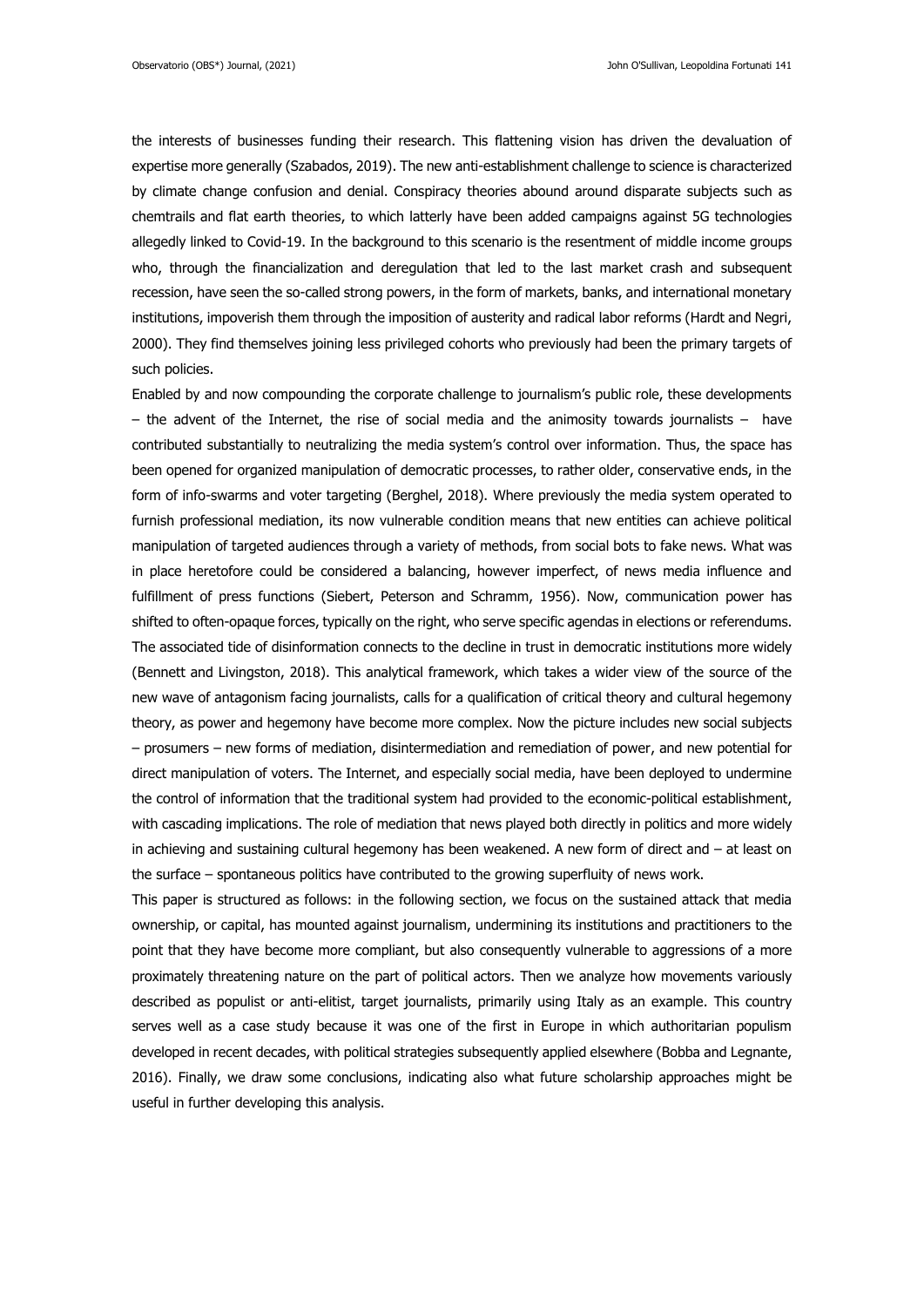#### **Media groups attack journalism**

In this section, we will illustrate how media organizations' profit-seeking strategies since the latter decades of the  $20<sup>th</sup>$  century have constituted a long war on journalists at economic level, creating the conditions to position them as superfluous labor. We begin by analyzing the first phase of these strategies. In their functional roles as agencies of hegemony and consensus building, one might have anticipated an enduring commitment by media interests to the support of mass audience news entities. This would apply, if not purely in pursuit of normative ends then, more instrumentally, as a strategic component in the operation of market-based liberal democracies (Christians et al, 2009). But, well in advance of the challenges of digital networked media, this position already had begun to erode. The first cracks in the late modern era's press emerged in the US in the 1920s, accelerating with conglomeration and the loss of newspaper-dedicated companies in the period after the Second World War (Herrick 2012). In the 1980s and 1990s, preceding general Internet adoption, the process intensified to further re-center profit at the heart of the newspaper enterprise. A culture emerged within newsrooms where editors aimed for double-digit operating profit targets, with relentless cutting of budgets. Where once editors of family-owned entities enjoyed significant autonomy, with owners careful at least to exercise power in the background, their agency now was bounded by new imperatives. Having achieved healthy profit outcomes in one period, managers would seek further cuts and target higher 'shareholder value' in the next. Thus came a shift in which news producers learned to privilege market discipline (Underwood, 1993; Overholser, 1998).

The assertion of extractive corporate priorities at the expense of journalism followed a similar trajectory in the UK, with the same patterns of takeover, merger and the movement away from firms defined as newspaper publishers to media power concentrated in conglomerates. The Murdoch-led abandonment of Fleet Street for the industrial site at Wapping in outer London, with its accompanying adoption of digital print technologies and the breaking of union power embedded in hot metal production, was emblematic of the wider reorientation in the later 20<sup>th</sup> century (Cole and Harcup, 2010). Growing advertising revenues lent a healthy sheen to newspapers' economic indices, but this prosperity did not extend to the unquantified normative activities of journalism. As expressed by Robert Picard, 'Considered in revenue terms, the primary business of newspaper publishing in the twentieth century was advertising not news' (2017: 147). While the strength of claims for a pure church-state separation of editorial and commercial concerns has long been cast in doubt, the growing constraints of business orientation and the sustained commodification of news and news audiences are convincingly documented (Meyer, 2009; Cooper, 2011; Fenton, 2011).

The second phase of the corporate transformation, extending from the first, is centered on digitalization and its applications in reshaping the power relations of news work. Seen by many as in itself the primary force disrupting journalism, digitalization, we argue, more accurately performs a mediating role in the deeper economic and cultural transformations witnessed by the industry and profession. In the age of the net and social media, and with them the celebration of disintermediation and of the independent creation of content by produsers (Bruns 2008), as we posited in the introduction, the conditions have been set for an accelerated destabilization of journalism (Schnell, 2018). These have featured the rapid and extreme intensification, via digital platformization, of the data and advertising-led logic of news. Contrary to the often optimistic accounts of journalism opening up, it has become clear that the substantial gains have been made by powerful technology actors now placed centrally within, and controlling much of, the information sphere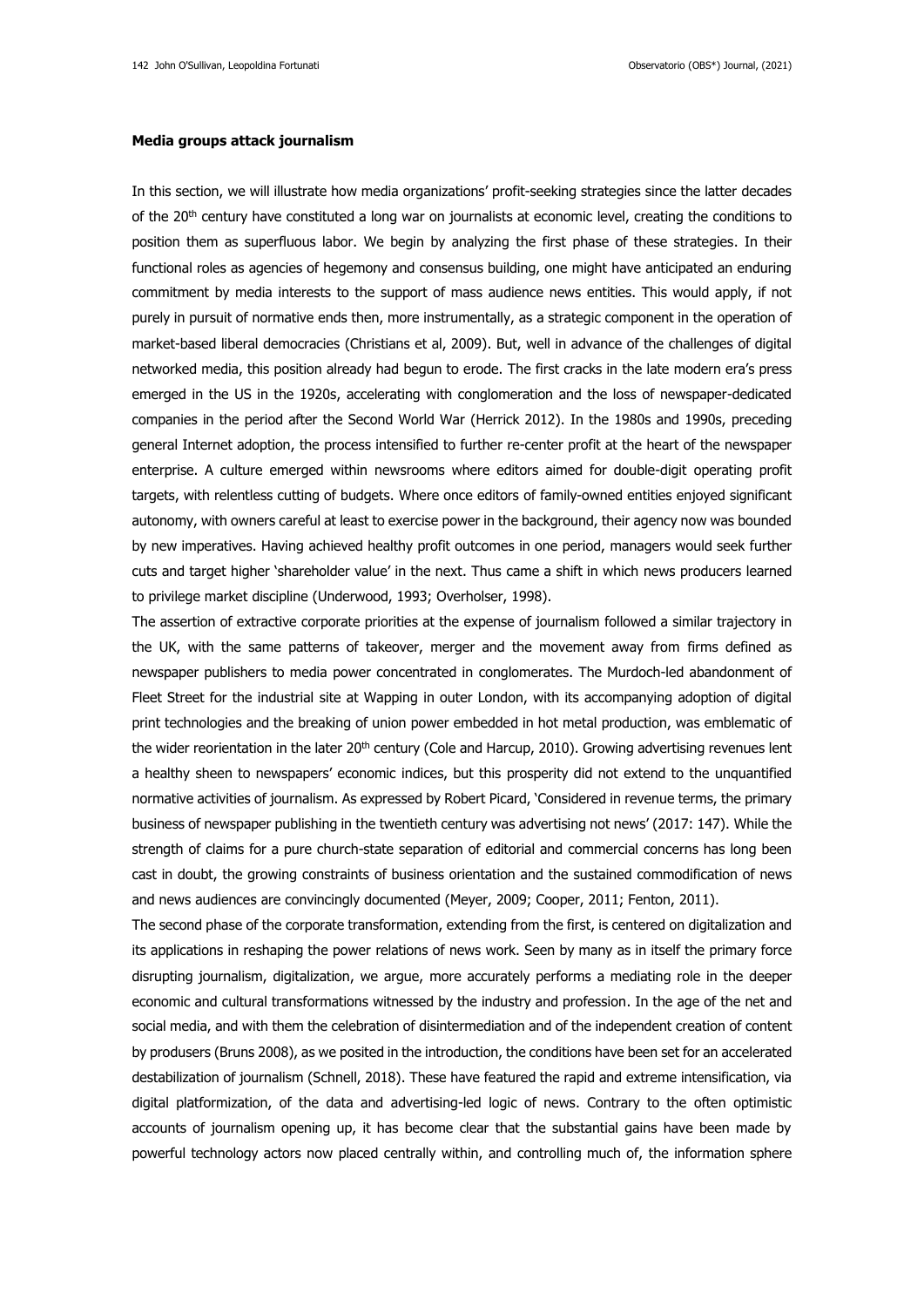(Bell et al, 2017). Further, news organizations can no longer be seen as professionally inured from the welldocumented vagaries of social media. On the contrary, as elucidated in damning terms by Harrison (2019), they too must play the audience engagement game, with all that entails in terms of clickbait, appealing to emotion, and limiting diversity, at the expense of the civic role of journalism.

A key part of the market assault has been the campaign further to casualize news labor, within the more general emergence of a new knowledge worker precariat, or cognitariat (Miller, 2017). Newsrooms have faced enormous changes generated by the competition brought by new actors, typically using free or cheap, non-organized labor. Such labor now, to varying degrees, inhabits all sites of production and diffusion – news websites, net-native news entities, blogs, citizens' journalism and specialist outlets – in what is widely named the new news 'ecosystem'. The latter term, as Nadler (2019) observes, implies an evolving natural order, even if it is the construct of policy and business decisions. The rise of this system has brought new pressures, along with a wave of innovation that has included the introduction of automation and multimedia production that not only enable but also require journalists to produce news adapted to different formats (Westlund, 2020). News work increasingly is reduced to content production, quantified in streams of bits and atoms, crossing medium, spatial and temporal boundaries (O'Sullivan et al., 2017). Accounts of frictionless convergence of outputs elide the material actualities of the working conditions, cultures, practices and routines of newsgathering and production. Unsurprisingly, the meeting of digital technologies and professional cultures and environments has been far from tension-free, marked by ambivalence or resistance (Fortunati et al., 2009; Luengo, 2016; Deuze and Witschge, 2018). Recognizing this, journalism studies recently has begun to adopt more labor-centered approaches (Siegelbaum and Thomas, 2016; Cohen, 2018). Within journalism, news workers, including those in marquee "digital native" brands, have begun to mount a reassertion of labor interests and, with them, professional values. 1

Thus, digitalization has functioned to a large degree as an extension of the long-operating market assault on the role of journalists. Its associated disruptions, strongly mediated by profit calculations, have been stark in their effects. The materialities of the new platforms and of their journalism have received less attention than concerns around consumption habits and commercial revenues (Molyneux, 2018), even if a more critical edge has begun to emerge in commentary on the role of social media actors in the news system (Dwyer and Martin, 2017; Nechushtai, 2018). The de-materialization of news as content relates not only to the physical size of presentation on screens, and to associated modes of reading, but also to the diversity and depth of that journalism, constrained as it is within 'real estate', driven by selective push notifications and app design (Ananny and Crawford, 2015). Further, out of view of the consumer, the imposition of newsroom metrics, with imperatives for social media shareability and virality (Jenkins, Ford and Green, 2013), forces editorial compromise with cohorts of advertising brokers and digital mavens, within and outside publishing organizations (Nguyen, 2013; Bunce, 2019). While it is too sweeping to complain that all news organizations now play the games of sensationalism and clickbait, it is clear that, for many, traffic rules. The primacy of audience numbers is evident not only within journalism, but extends to much of the discourse

<sup>&</sup>lt;sup>1</sup> Nolan, H. (2017). A Billionaire Destroyed His Newsrooms Out of Spite. Retrieved from [https://www.nytimes.com/2017/11/03/opinion/dnainfo-gothamist-ricketts-union.html.](https://www.nytimes.com/2017/11/03/opinion/dnainfo-gothamist-ricketts-union.html) Also Vernon, P. (2017). The media today: A unionization wave across the industry. Retrieved April 17, 2019, from [https://www.cjr.org/the\\_media\\_today/union-los-angeles-times-vox.php](https://www.cjr.org/the_media_today/union-los-angeles-times-vox.php)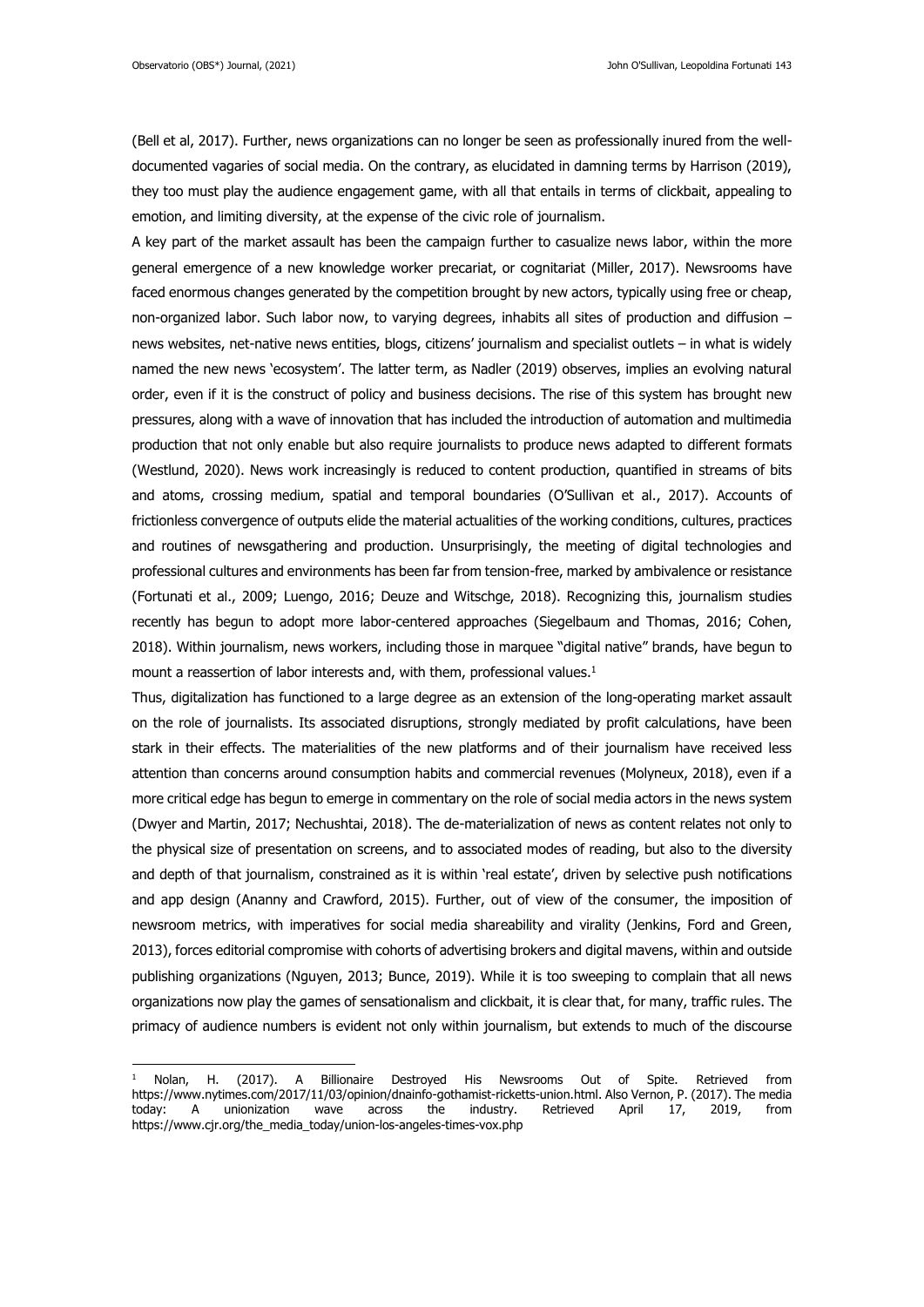around the health and future of news and the public sphere. The discussion of the digital strategies even of quality outlets such as The New York Times, The Guardian, Il Corriere della Sera or Le Monde focuses reductively, to a considerably greater degree than in the print era, on maximizing measures of audiences and advertising revenue streams. It is worth recalling here that historically, in the context of print newspapers, the massive readership disparity in favor of tabloid sensationalism, entertainment and titillation had been balanced by lower-circulation newspapers' public role, and was not so readily accepted as a singular measure of success.

Our analysis largely runs counter to the stance taken by much, though increasingly not all, of the literature around digital technology and news. First, we posit that, rather than unproblematically advancing journalism's normative aims, seemingly technologically-driven changes often have produced negative outcomes: in the thinning of the journalist population, in journalists' relative disempowerment within news organizations, in the social and political devaluation of their profession, and in their further alignment with commercial goals. The dematerialization corresponding with the shift in consumption from the physical construct of the newspaper in particular has played a significant role in this weakening, not only in terms of labor and professional relations, but in more recent years extending lethally to the domain of human rights. Second, we posit that responsibility for the reversal in the quality of public debate is attributable not solely to media owners.

While there has been sporadic resistance from journalists in defence of their values and livelihoods<sup>2</sup>, it is clear that for the most part journalists have been weak in the face of economic power that has over time driven the deterioration in the quality of news and public information. Among the consequences are the continued decline in trust in newspapers (Fink, 2019; Sonwalkar, 2019) and the now commonplace charges of fake news. Such concerns cannot be dismissed. They reflect the softening of standards as evidenced, for example, in some of the practices associated with 'advertorial' and the rise of native advertising that compromises journalism's vaunted independence (Ferrer Connel, 2016; Glasser et al, 2019). Associated with these phenomena is the rise of 'entrepreneurial' journalism, shifting emphasis toward commercial initiative on the part of individual news producers (Vos and Singer, 2016), even as, in parallel, a new breed of marketdriven media producer, the influencer, has come to prominence. We do not need a catalogue of shoddy practice to appreciate the ethical decline. For illustration, one could observe that a new low emerged in the use of news for blackmail, serving political ends, in the case of Amazon's founder.<sup>3</sup> As we argue in the next section, the long-standing challenges to journalists, at economic, normative and professional levels, deeply connect with the new political campaigns against them.

 $<sup>2</sup>$  For example, the International Federation of Journalists reports strikes over working conditions and redundancies in</sup> France [\(https://www.ifj.org/media-centre/news/detail/category/collective-bargaining/article/france-lequipe-and-france](https://www.ifj.org/media-centre/news/detail/category/collective-bargaining/article/france-lequipe-and-france-tv-journalists-strike-over-working-conditions-and-redundancies.html)[tv-journalists-strike-over-working-conditions-and-redundancies.html](https://www.ifj.org/media-centre/news/detail/category/collective-bargaining/article/france-lequipe-and-france-tv-journalists-strike-over-working-conditions-and-redundancies.html)); Global Media Journal reports on a journalists' strike against The Huffington Post [\(https://www.globalmediajournal.com/open-access/journalists-strike-online-visibility-field](https://www.globalmediajournal.com/open-access/journalists-strike-online-visibility-field-and-the-huffington-post.php?aid=35324)[and-the-huffington-post.php?aid=35324\)](https://www.globalmediajournal.com/open-access/journalists-strike-online-visibility-field-and-the-huffington-post.php?aid=35324); in the UK and Ireland, the National Union of Journalists organized a newspaper journalists on strike in August 2020 "to take action in response to redundancy plans, new working practices and being underpaid" (https://www.nuj.org.uk/contact-us.html).

<sup>3</sup> Bezos, J. (2019). No thank you, Mr. Pecker. Retrieved from https://medium.com/@jeffreypbezos/no-thank-you-mrpecker-146e3922310f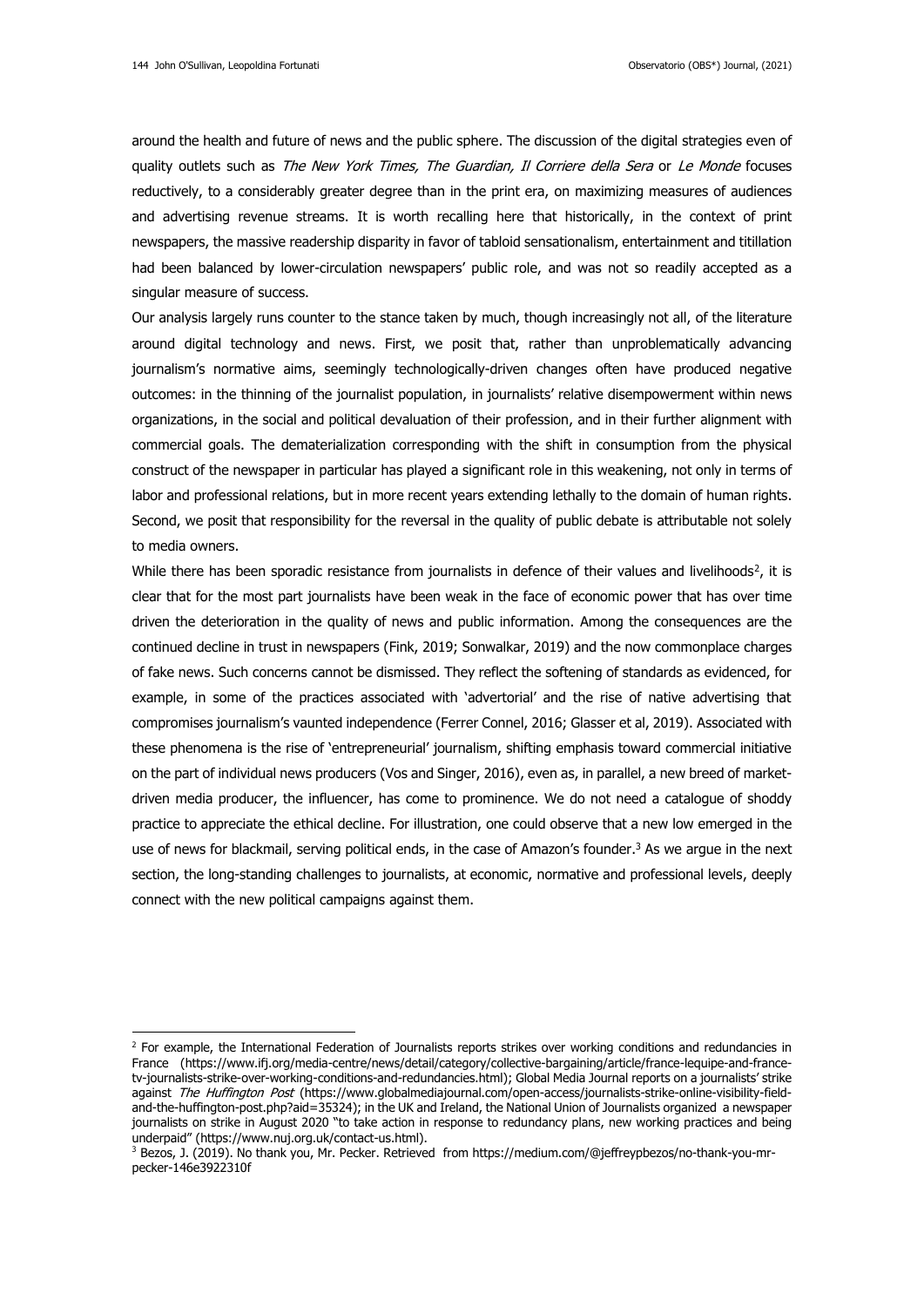### **Journalists as political targets**

A contiguous assault on the public sphere is under way at a time when journalists have come to be viewed as frictionlessly commodifiable. Their labor is delivered into a hyper-mediated clickstream, increasingly populated by deskbound, PR-dependent information processors engaged in 'churnalism' (Jackson and Molony, 2016). At the opposite pole to banal routine is the endeavor of journalists in conflict zones or of those who risk opposing repression in undemocratic regimes or powerful forces in democratic ones. The war correspondent is a familiarly established trope, even as the movement away from industrial war brings new complexities (Tumber and Webster, 2006). But, according to Hughes and Vorobyeva (2019), the most dangerous environment, rather than international conflict, is that "of national-level hybrid regimes with subnational authoritarian enclaves" (p.15). In particular instances, such as those of Daphne Caruana Galizia, murdered in Malta, or Victoria Marinova, assassinated in Bulgaria – these two occurring within the EU – and Khashoggi, murdered by Saudi Arabia in Istanbul, journalists themselves become the story (Palmer, 2018). The high-profile targeting of journalists by criminals, as witnessed in the assassination of Greek investigative reporter Giorgos Karaivaz<sup>4</sup>, underlines the growing vulnerability of the press, with the erosion of the inhibition on violence against practitioners. Globally, however, most victims remain in relative obscurity, unrecognized other than as part of an awareness of the stream of body or prisoner counts and reports of torture.

Thus, a disquieting feature that marks an objective boundary in the news dematerialization process described above is the number of journalists killed or imprisoned each year in conflicts, terrorist attacks, and criminal attacks, in what the Committee to Protect Journalists describes as a 'new normal' (Beiser, 2018). RSF's World Press Freedom Index highlights a continued decline in the number of countries in which journalists can work safely, and a climate of fear and routine threats, citing in particular 'strong leader' regimes such as Narendra Modi's India or Jair Bolsonar's Brazil. 5 In the US, hostility fired by the rhetoric of Trump and media associates such as Steve Bannon, formerly of the far-right digital outlet Breitbart, found expression in the gun attack on the Capital Gazette newspaper in Maryland, with five deaths, along with the 148 arrests or attacks on media covering George Floyd protests in the US, analyzed by the Guardian and *Bellingcat.<sup>6</sup>* The EU and Balkans, still the safest region, nevertheless registered the one of the biggest losses in the index, moving closer to the score of ex-Soviet bloc countries that have entered the Union, or countries on its periphery, such as Turkey. RSF's 2020 report recorded a 0.9% improvement in the index, but emphasized that the indicator had declined by 12% since its introduction in 2013. In particular, the report highlighted concerns about the US and, within the EU, Hungary, and drew attention to the economic and technological crises facing journalism, with threats further amplified by repressive measures in response to the Covid-19 pandemic.<sup>7</sup>

<sup>4</sup> European Federation of Journalists. (2021). Greece: Crime journalist killed outside his home. Retrieved from https://europeanjournalists.org/blog/2021/04/09/greece-crime-journalist-killed-outside-his-home/

<sup>5</sup> Reporters Without Borders. (2019). World Press Freedom Index. Retrieved from https://rsf.org/en/2020-world-pressfreedom-index-entering-decisive-decade-journalism-exacerbated-coronavirus

<sup>6</sup> Safi, M et al (2020). 'I'm getting shot': attacks on journalists surge in US protests. Retrieved from <https://www.theguardian.com/media/2020/jun/05/im-getting-shot-attacks-on-journalists-surge-in-us-protests>

<sup>7</sup> Reporters Without Borders. (2020). World Press Freedom Index. Retrieved from [https://rsf.org/en/2020-world-press](https://rsf.org/en/2020-world-press-freedom-index-entering-decisive-decade-journalism-exacerbated-coronavirus)[freedom-index-entering-decisive-decade-journalism-exacerbated-coronavirus](https://rsf.org/en/2020-world-press-freedom-index-entering-decisive-decade-journalism-exacerbated-coronavirus)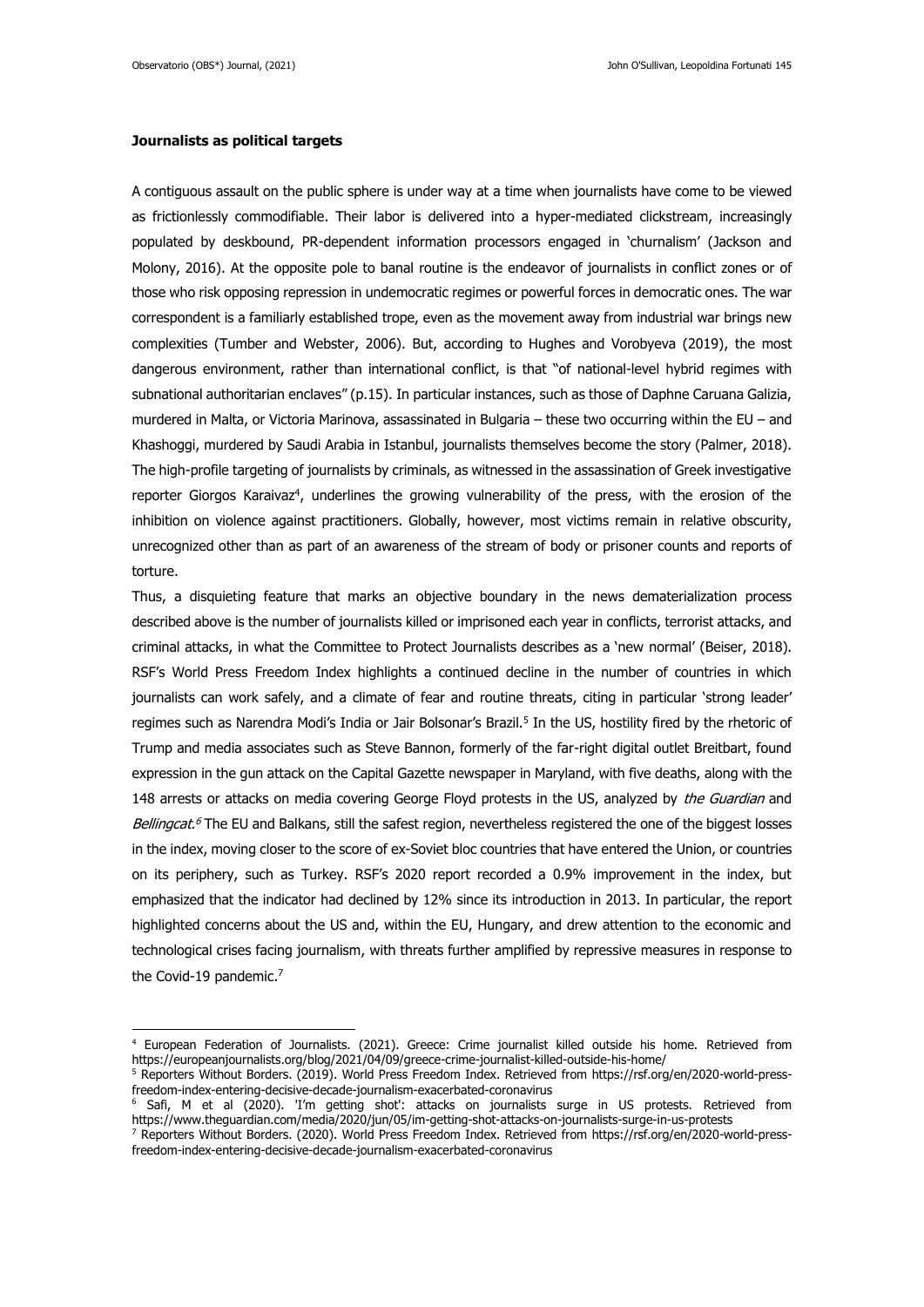Harassment from neo-fascists has grown, even with a slight improvement to 41 in the index, in Italy, where the then interior minister Matteo Salvini previously had suggested the removal of police protection for journalist Roberto Saviano<sup>8</sup>, and in France, Hungary and Poland. The UK, already one of the lowest-ranked western European countries, fell further to 35, with the killing of journalist Lyra McKee during riots in Northern Ireland and continued paramilitary threats. RSF draws particular attention to the contradiction in the UK's profile as a champion of media freedom globally. Concern also is expressed that in Japan, the world's third largest economy, the press works under the constraint of a law protecting designated 'secrets' that threatens up to 10 years imprisonment (2020).

A dangerous development in the relationship between governments, public representatives, publics and the news media is powerful figures' vilification of reporters as 'enemies of the people' or as traitors, as has occurred in both the UK and the US (Kellner, 2019).<sup>9</sup> This campaign serves to create an enabling atmosphere for wider abuse, extending to more severe actions (Council of Europe, 2019). In the UK, the National Union of Journalists has called on authorities to counter the tide of assaults on and intimidation of reporters, with social media, including doxing, used to target individual journalists. <sup>10</sup> Reporters covering protest rallies face open hostility. They are no longer accepted as objective observers but are seen instead as servants of the elite, there to create distorted narratives, to the point where reporters covering gilets jaunes protests in France have needed bodyguards.<sup>11</sup>

Added to attacks by military or by political or criminal forces, a more generalized trend has emerged of programmatic de-recognition of journalists' bona fides in their democratic role. The new, principally rightwing political entities favor social platforms because this environment is less democratically normed and can be used to circumvent the press's mediation role. At the same time, social media superficially present as more open in terms of content production and consumption, linking digital democratization to free speech. The chimera of novelty and disruption facilitates the appeal of the new breed of politician seeking to overturn the conventions of representative politics, making room for the rhetoric of extremism, polarization and raw abuse of opponents and critics.

The post-truth escalation in rhetorical, non-lethal antagonism towards journalism in leading democracies is not disconnected from more acute attacks occurring elsewhere. The accusation against media as disseminators of fake news has become a stock element in the playbook of the right, not least Donald Trump, whose notorious confrontations with reporters at news briefings, or barrackings at mass rallies, had become routine, even as the powerful now offered 'alternative facts'. The US administration's hostile posture towards the press was encapsulated in a New York Times interview in which Bannon, at that point Trump's media strategist, said: 'The media should be embarrassed and humiliated and keep its mouth shut and just

<sup>8</sup> Ligresti, V. (2019) Salvini che minaccia di togliere la scorta aSaviano è 'intimidazione attribuibile allo Stato'. Lo ha detto il Consiglio d'Europa, dopo l'ultima diretta Facebook del Ministro dell'Interno. Retrieved from <https://www.vice.com/it/article/8xzdmb/salvini-scorta-a-saviano-intimidazione-attribuibile-allo-stato>

<sup>9</sup> Peters, J. (2017). Trump and trickle-down press persecution. Retrieved from [https://www.cjr.org/local\\_news/trump](https://www.cjr.org/local_news/trump-and-trickle-down-press-persecution.php)[and-trickle-down-press-persecution.php](https://www.cjr.org/local_news/trump-and-trickle-down-press-persecution.php)

<sup>&</sup>lt;sup>10</sup> NUJ. (2019). Press become target of the far-right. Retrieved from [https://www.nuj.org.uk/documents/nuj-informed](https://www.nuj.org.uk/documents/nuj-informed-issue-27-april-2019/)[issue-27-april-2019/](https://www.nuj.org.uk/documents/nuj-informed-issue-27-april-2019/)

<sup>&</sup>lt;sup>11</sup> Goillandeau, M., & Eyre, M. (2018). Journalists harassed and assaulted at Yellow Vest protests across France. Retrieved from <https://www.cjr.org/analysis/yellow-vests-france-assault-journalists.php>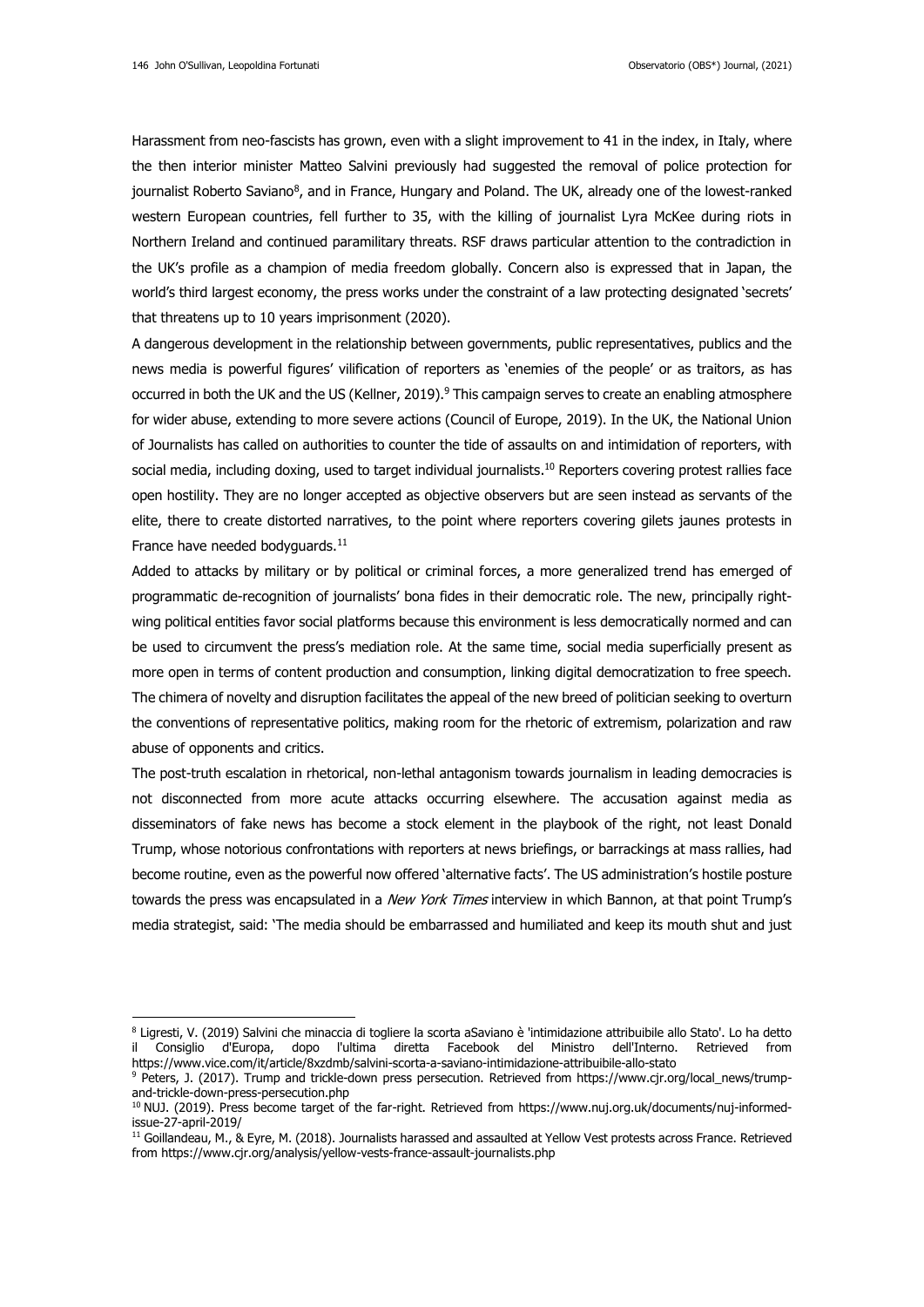listen for a while<sup>', 12</sup> Similar media relations emerged in the UK's Brexit paroxysms, while senior EU figures also have resorted to the gambit of alleging 'fake news'.<sup>13</sup>

An atmosphere in which assaults on reporters can meet with a US President's tweeted approval has helped to legitimize repressive actions elsewhere. The new line of attack against the 'lamestream' or 'failing' media is mirrored online by European parties such as Italy's Five Star movement, which in its first phase particularly targeted L'Espresso group, a principal press forum for perspectives from the left. Journalists expressing criticism of the government were invited to resign, as in the case of RAI reporter Cristina Parodi. The then administration threatened to cut funding for news diversity, with the aim of 'starving the beast' represented by traditional media. The Five Star party embodies the link to digitalization: it is organized not as a conventional political party, or as a movement, but as a private firm, fixing power ironically not in the diffused membership but highly concentrating it at the center. This "business firm party" model, with its origins in southern Europe in the 1970s, was copied in Britain by the Brexit Party, led and owned by Nigel Farage, himself a representative of wealthy interests (Gerbaudo, 2018).<sup>14</sup>

Anti-elite political forces, principally from the right but in in some cases also from the left, that are marshalling globally have been labelled generically as populist, not least by centrists close to the current neoliberal establishments in societies marked by inequality and austerity (Milanovic, 2016). The international Team Populism project, commissioned by the Guardian, tracking the rise of the phenomenon in leaders' speeches, shows a doubling since the early 2000s of characteristics it deems populist (Hawkins, et al, 2019). This categorization, open to interpretation and critique (Brookes, 2018), elides differentiation between right and left populism (Mouffe, 2018), and provides limited insight into the structural roots of the new movements, which could be roughly expressed as a response to, along with economic conditions, a deficit of democracy (Aslanidis, 2015; Wilkinson, 2016). Another problem of analysis is added by journalism itself: while often acting as a bulwark against simplistic political solutions, the press, or elements of it, also has promoted them (Wettstein et al, 2018). For these reasons, although here we use the term 'populist' to denote new sources of hostility to journalists as representatives of elites, it is clear that such sentiment arises for the most part within the new extreme right, self-styled as the alt-right or, in more conventional language, neo-fascists. Such groups, when achieving power, have shown little tolerance for democratic institutions, above all traditional media and the press, because they represent an obstacle to the demagogy that they develop online.

Here, to ground our discussion, we describe the Italian case, in which the 5 Star Movement targeted the press. Its leader, Beppe Grillo, called journalists "walking dead", "lackeys" and "counterfeiters", and prohibited activists from talking to them.<sup>15</sup> Animated attacks on *La Stampa* during an election campaign by 5 Star leading lights Alessandro Di Battista and Luigi Di Maio, who became deputy prime minister, escalated to include publication on the party's blog of proscribing lists of hostile reporters, the exclusion from political

<sup>&</sup>lt;sup>12</sup> Grynbaum, M. M. (2017). Trump Strategist Stephen Bannon Says Media Should 'Keep Its Mouth Shut.' Retrieved from <https://www.nytimes.com/2017/01/26/business/media/stephen-bannon-trump-news-media.html>

<sup>&</sup>lt;sup>13</sup> Marks, S., & Livingstone, E. (2019). Brussels to Africa: Don't cry over our spilt milk. Retrieved from <https://www.politico.eu/article/hogans-milk-wars/>

<sup>&</sup>lt;sup>14</sup> Gerbaudo, P. (2019). Where democracy goes to die: how Nigel Farage copied Italy's digital populists. Retrieved from https://www.newstatesman.com/politics/brexit/2019/05/where-democracy-goes-die-how-nigel-farage-copied-italy-sdigital-populists

<sup>&</sup>lt;sup>15</sup> Cangini, A. (2018). 5 stelle vs stampa: il giornalismo ha una funzione pubblica che dovrebbe essere sostenuta. Retrieved from [https://www.huffingtonpost.it/andrea-cangini/grillini-vs-stampa-il-giornalismo-ha-una-funzione-pubblica-che](https://www.huffingtonpost.it/andrea-cangini/grillini-vs-stampa-il-giornalismo-ha-una-funzione-pubblica-che-dovrebbe-essere-sostenuta_a_23476186/)[dovrebbe-essere-sostenuta\\_a\\_23476186/](https://www.huffingtonpost.it/andrea-cangini/grillini-vs-stampa-il-giornalismo-ha-una-funzione-pubblica-che-dovrebbe-essere-sostenuta_a_23476186/)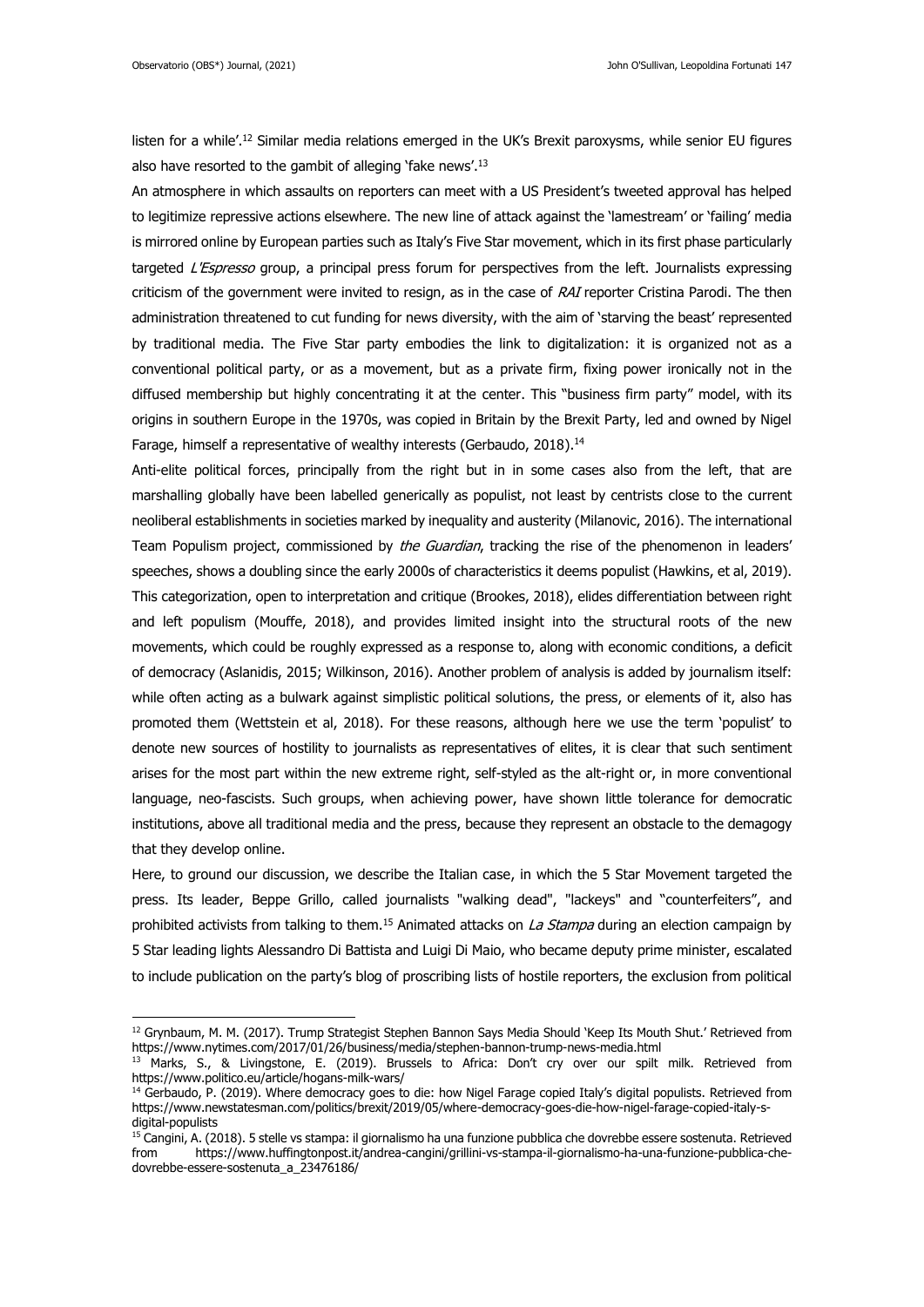events of journalists considered enemies, a demand to limit press space in Rome's parliamentary building, the presumption of the right to nominate reporters who could interview the prime minister<sup>16</sup>, and attempts to dictate the choice of opponents in talk shows.<sup>17</sup>

A comprehensive portfolio of measures to control news media was effected, up to and including physical aggression. With 5 Star then in power, in coalition with the League, this antagonism continued, even as, like their predecessor whom they had criticized for the practice, the party controlled appointments of directors and editors of the state broadcaster, RAI. Hostility towards the press also was expressed through disinformation. Undersecretary Vito Crimi, whose brief included publishing, complained that newspapers receive direct public funding<sup>18</sup> where, in reality, some newspapers receive modest, indirect, subventions promoting diversity. Five Star, born on the Internet and conducting its communication and organization through digital channels, took aim particularly at traditional journalism. Like many populist movements, and mirroring citizen journalism's rhetoric, it worked on the presumption that, like politics, journalism does not need a profession or professionalism. As with such political forces elsewhere, Five Star is anti-intellectual in tone (McLean, 1996, p.392), while at the basis of its ideology the slogan 'Uno vale uno' (one counts as one) expresses the promise of lean democracy. In keeping with this vision, social media functions effectively as a platform for the promotion of extremism, rewarded by the hidden, traffic-seeking algorithms of digital intermediaries (Vaidhyanathan, 2018).

The repertoire of such movements is that of online bullying, with a crude discourse centered on personalized or trivial abuse and ridicule. While democratic forces traditionally have sought, at least in part, to translate material and contingent issues through evidence-based communication, populists instead adopt the register of the 'common people'. They position themselves as having a connection with ordinary folk in punching up against corrupt establishments, often in spite of their own privileged positions, while their democratic opponents' use of dialogical argument seems distancing. In some cases, the target is the state, seen as controlled by vested interests or too powerful in itself (Laclau, 1978). Often it is the EU, banks or the markets. Such politics, experienced as novel in Europe, have a longer record in developing countries – Peronism in Argentina is the classic example – but more recently it is manifest in post-Soviet central and eastern Europe, with nationalism an important thread (Scott and Marshall 2005).

Also typical of the discourse is the tone struck by Sonia Avolio, of Fratelli D'Italia (an extreme right party), a councilor in Cascina (Pisa), who used a video message to mount a crudely personal attack focused on the husband of journalist Cristina Parodi.<sup>19</sup> This style of politics has faced its own reaction, with flash mob demonstrations mounted by the 'Sardine' movement opposing the threatening rhetoric of the Italian right and of various shades of nationalism.

<sup>&</sup>lt;sup>16</sup> Grasso, A. (2021) Casalino star del circo mediatico e un passato da dimenticare. Il Corriere della Sera, 18 February, p.47.

<sup>17</sup> Ordine dei Giornalisti del Lazio. (2014). Camera, Odg Lazio contro l'iniziativa del M5S: "Attacco alla libertà di stampa" | Ordine dei Giornalisti del Lazio. Retrieved from [https://odg.roma.it/camera-odg-lazio-contro-liniziativa-del-m5s-attacco](https://odg.roma.it/camera-odg-lazio-contro-liniziativa-del-m5s-attacco-alla-liberta-di-stampa)[alla-liberta-di-stampa](https://odg.roma.it/camera-odg-lazio-contro-liniziativa-del-m5s-attacco-alla-liberta-di-stampa)

<sup>18</sup> ANSA. (2018). M5s all'attacco della stampa dopo l'assoluzione della Raggi. "Sciacalli." Retrieved from [https://www.ansa.it/sito/notizie/politica/2018/11/11/assoluzione-raggi-m5s-contro-la-stampa\\_c6d5cae8-3c5e-46d6](https://www.ansa.it/sito/notizie/politica/2018/11/11/assoluzione-raggi-m5s-contro-la-stampa_c6d5cae8-3c5e-46d6-ace5-178387adb074.html) [ace5-178387adb074.html](https://www.ansa.it/sito/notizie/politica/2018/11/11/assoluzione-raggi-m5s-contro-la-stampa_c6d5cae8-3c5e-46d6-ace5-178387adb074.html)

<sup>&</sup>lt;sup>19</sup> Ceccareli, P. (2018). Cascina, si dimette l'assessora che ha offeso Cristina Parodi. Retrieved from [https://corrierefiorentino.corriere.it/firenze/notizie/politica/18\\_ottobre\\_15/pisa-si-dimette-l-assessora-che-ha-offeso](https://corrierefiorentino.corriere.it/firenze/notizie/politica/18_ottobre_15/pisa-si-dimette-l-assessora-che-ha-offeso-cristina-parodi-1596b850-d07c-11e8-8d02-856c82c5bc77.shtml)[cristina-parodi-1596b850-d07c-11e8-8d02-856c82c5bc77.shtml](https://corrierefiorentino.corriere.it/firenze/notizie/politica/18_ottobre_15/pisa-si-dimette-l-assessora-che-ha-offeso-cristina-parodi-1596b850-d07c-11e8-8d02-856c82c5bc77.shtml)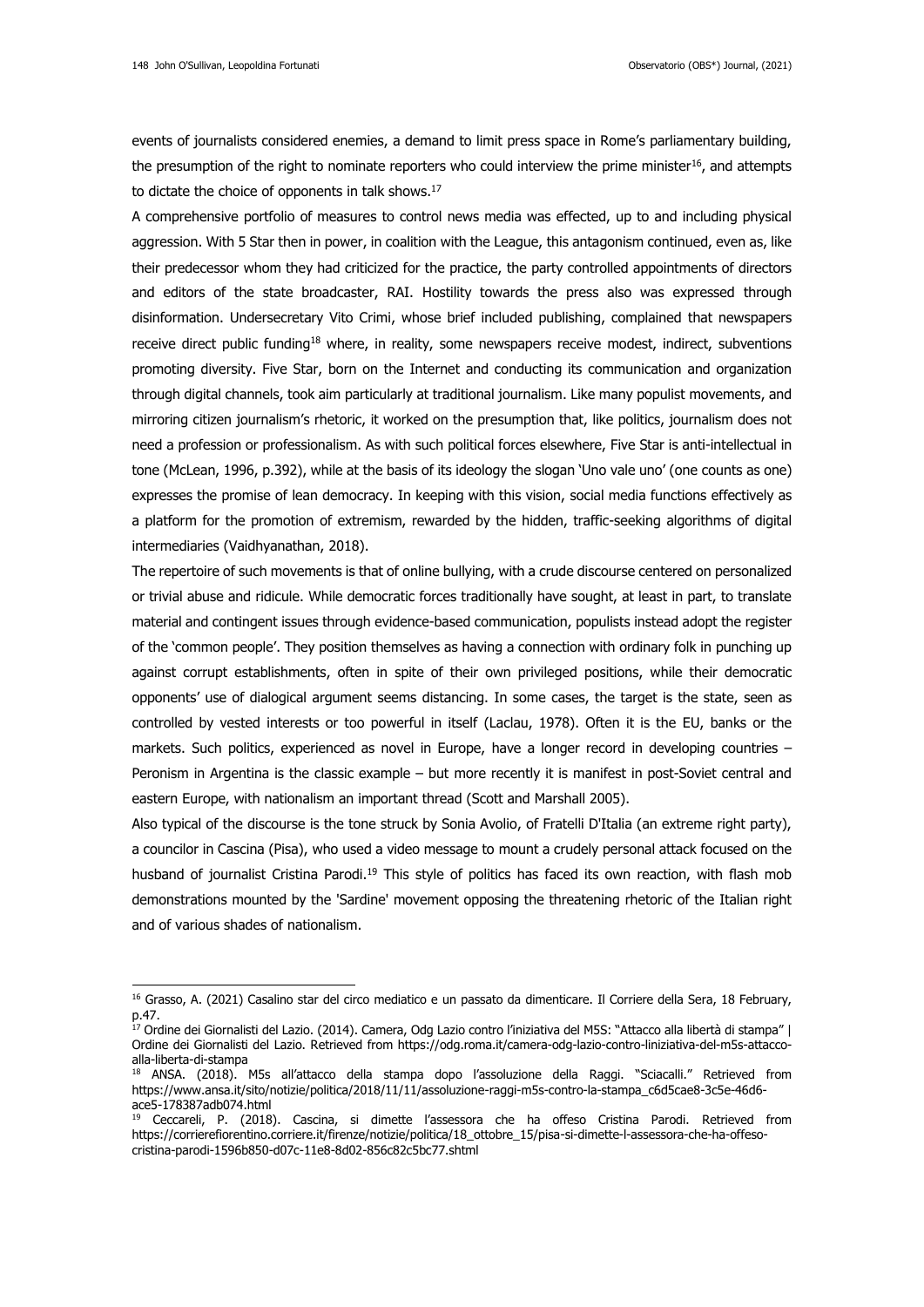However cynically managed and at times extreme it has become, the new criticism of traditional media shares some of the conventional, including scholarly, perspectives on news industry failings. But this diagnosis is deployed as a tenet of the new movements, aimed at undermining classical media generally. The confluence of the existential crisis in journalism, with the consequent collapse in its status, and the aggressive rhetoric of the newly powerful right, primarily in digital media, have made the world a physically more dangerous place for journalists. The rise of direct attacks on them sharply reinstates the materiality of their work. Confronted with the ontological reality, beyond the routines of hollowed newsrooms, of the deaths of journalists, the consumption-led abstraction of news through digitalization and convergence clearly falls short. Even if the heroic correspondent is used to legitimize news businesses as well as the profession's normative narratives (Underwood, 2011), the killings of reporters exposes the relative inattention to the changing conditions of their work. While it is shocking to learn that war reporter Marie Colvin was actively targeted, rather than being a 'collateral' victim of loose artillery (Doucet, 2019), her case is one among many. Attacks on journalists have become commonplace, and a press badge may be as much a target as a shield. The diminution of professional capital thus can be seen to have repercussions in the ways in which journalists are treated. As we have seen, while so far such patterns primarily had been confined to countries with shallow democratic legacies, and to war zones, sometimes with the connivance of avowedly democratic powers (Paterson, 2014), now the rise of extremist forces puts journalists in jeopardy more widely.

The smoothly converged content that we now scroll through in our automatically filled newsfeeds is originated by people who are less valued and increasingly in danger, even closer to home. Journalists around the world have always been exposed in this way: now, however, the risks are evident in the cultures and societies that historically engendered liberal democracy and its associated role for a free press. Obviously, national and international authorities should work to counter the trend in which attacks on reporters become a regular tool in political and military strategies. The Council of Europe as taken action in this regard, through its platform to promote the safety and protection of journalists.<sup>20</sup> Beyond such measures, however, our argument is that, stemming from this new era of open hostility to the press, fresh attention should be paid to its functioning and to its defense on a wider basis.

#### **Conclusion: A meaningful future for journalism in the face of hostility**

The discussion above demonstrates that the economic and political attacks against journalists in older and in developing democracies are intrinsically connected with the loss, latterly associated with digitalization, of the mission of the so-called legacy media system. The nexus between journalism's accelerated commercial imperative and the erosion in the quality of public debate attending the rise of social media is not incidental. Rather, it is essential to changes in the nature of news, bringing about the denigration, beyond conventional critiques, of journalism and journalists. The continuum between professional decline, open political hostility and physical attacks is clear. Furthermore, viewing these assaults as intrinsically connected forces us to

<sup>&</sup>lt;sup>20</sup> Council of Europe (2021). Attacks on physical safety and integrity of journalists. Platform to Promote the Protection of Journalism and Safety of Journalists. Retrieved from https://www.coe.int/en/web/media-freedom/attacks-on-physicalsafety-and-integrity-of-journalists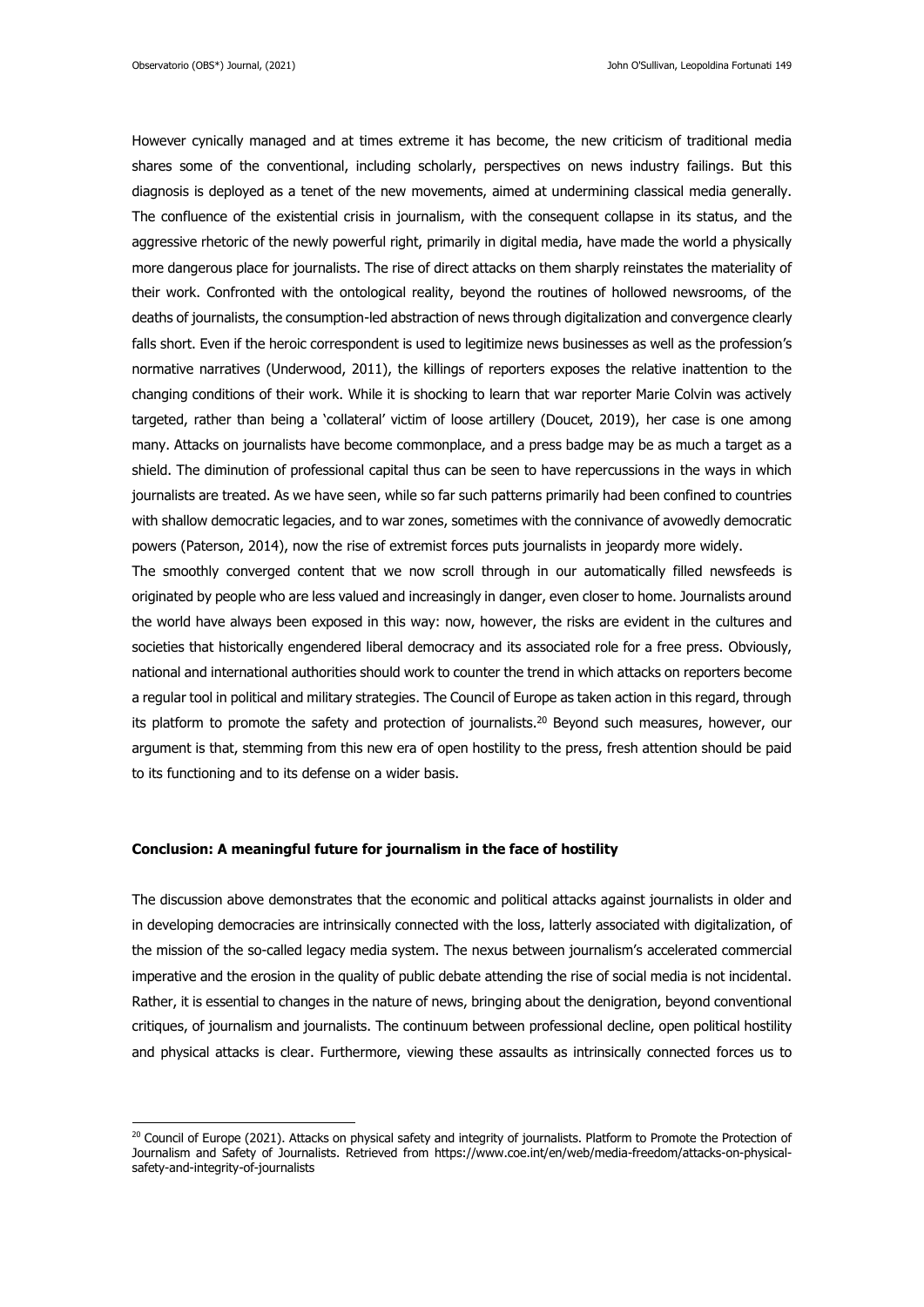recognize that the perilous decline in the fortunes of journalism is far from an ideology-free process (Faucher 2018).

It is first at socioeconomic level, and not at the level of practitioners alone, individually or even collectively, that the deep-seated problems of journalism must be addressed. The corrosive effects of late capitalism more widely, with its promotion of market forces and its alienation of previously included populations in western democracies, have clear and profound consequences for journalism.<sup>21</sup> A Marxian reading of the historical developments suggests that, in the absence of class consciousness, politically incoherent resentments will surface. Such alienation now is expressed in populist anti-elite sentiment rejecting the standing of professionals generally, including journalists, identified with the establishment (Clarke and Newman, 2017; Eyal, 2019). While it would be interesting to understand if power today still needs legitimation or is taken for granted, news media no longer can guarantee the same social functions that they provided in the past. So the media, even if still capable of generating profit for shareholders, albeit on a more modest scale, have shown that they have reached their structural limit, with a void of meaning in their purpose.

This is a challenge not just to journalists and publishers, but to all. Certainly, a precondition to countering the twin assault on journalism is a reformulation of the priorities of news production, as Waisbord (2019) puts it "to refine normative visions about professional ethics in real-world conditions" (p. 213). Journalists need to be included, with due valorization of their civic role, in deeper, journalism-first – not merely digitalfirst – media strategies. Given that their legitimacy has come into play in wider political discourse, newspaper organizations can buttress their position in the new information sphere through structured measures to democratize and widen their agendas, including affording more meaningful roles to their publics.

Solutions lie not simply in technologies for enhancing journalism, however relevant these are as tools, but in a reassessment and reclaiming of journalism's role. Journalists need a revived solidarity and vision in readopting core values of working objectivity, independence and transparency, in pursuing and defending the worth of specialist knowledge and skills – linguistic and professional – and education, and in protecting the originality, reliability and authenticity of their work. Elaboration of such a professional renaissance, recognizing the part that journalists themselves must play, is beyond the limits of the current discussion. However, the re-affirmation of journalism's goals is a necessary but insufficient response. A strategy based on valorizing and restoring journalistic agency, however appealing its rhetorical tone, alone cannot address larger structural challenge.

This discussion does not naively propose a return to an imagined golden age, or to 'make journalism great again.' The valid critiques of news media in mature democracies are well-rehearsed, and, standing against the pieties of the industry and profession, are a standard point of reference in journalism studies. The concern of this paper is, rather, the attacks on journalism that unchecked market logic and technological disruption have wrought, now compounded by a political onslaught. The wilting of journalism's public mission brings with it dangerous and even lethal consequences. Just as neoliberalism successfully has captured the stage in democracy, so too has it specifically captured the press. The caricaturing of news practitioners as untrustworthy agents representing the elite against the common good moves journalists to a position of

<sup>&</sup>lt;sup>21</sup> Donovan, K. P. (2020). Colonizing the Future. Retrieved from [https://bostonreview.net/class-inequality-global](https://bostonreview.net/class-inequality-global-justice/kevin-p-donovan-colonizing-future)[justice/kevin-p-donovan-colonizing-future](https://bostonreview.net/class-inequality-global-justice/kevin-p-donovan-colonizing-future)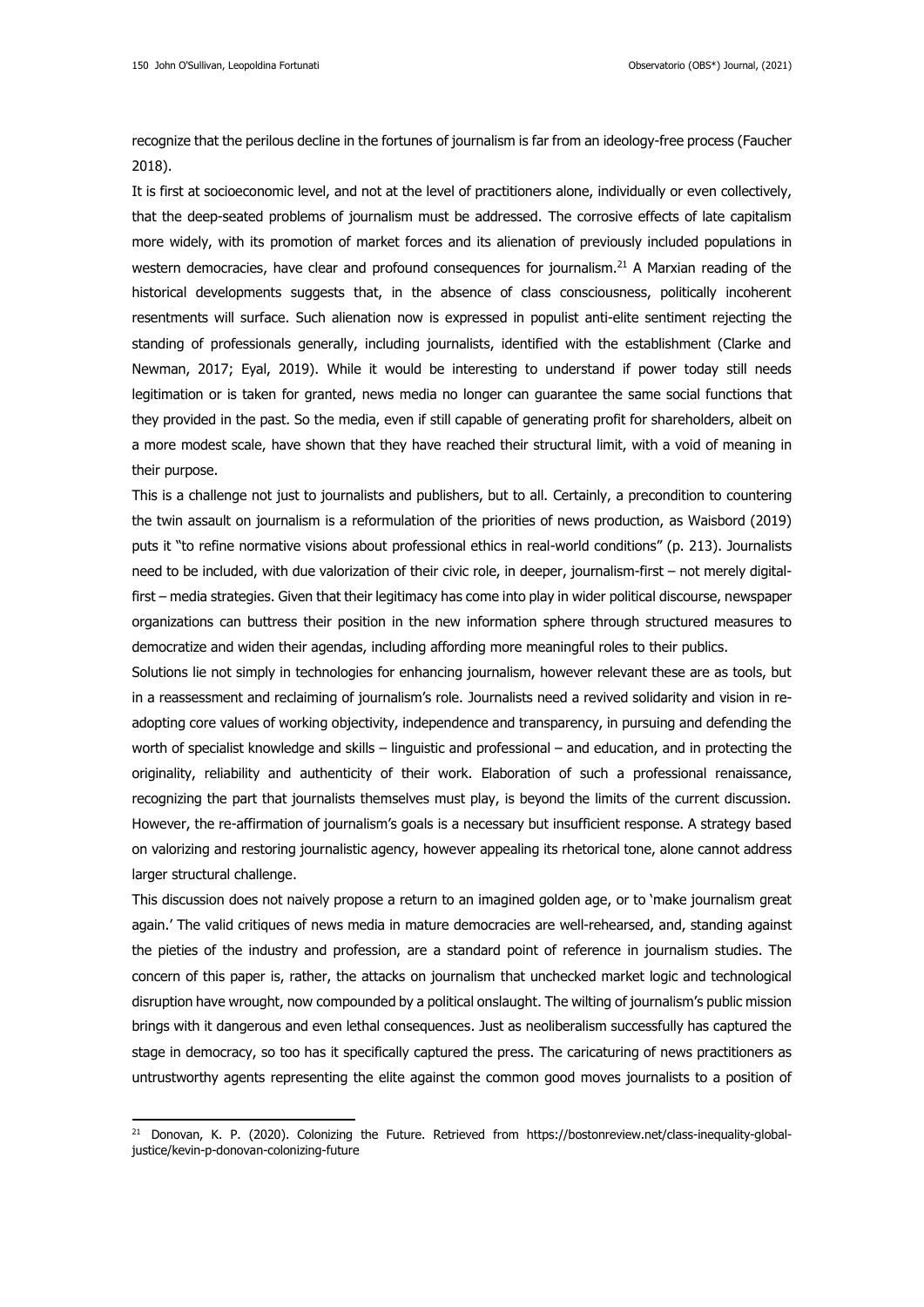acute exposure. It is fair to say, using Raymond Williams' concept of an overarching atmosphere, that we have witnessed a significantly altered structure of feeling (Fuchs, 2017), in wider society but in particular in public discourse, to the detriment of journalism.

It is tempting for journalists to react to the new challenges by adopting a self-destructive stance, as expressed in the extensive coverage of the crisis in news, often ascribed in shallower analyses to a failure to keep up with new technologies and audience habits. The question in evaluating what indeed are changing times for journalism is how to reposition it in what has become an economically, technologically and politically hostile environment (Hafez, 2019; Pickard, 2019). Such a rethinking should, as acknowledged above, encompass professional values, competencies and skills, content, and institutional structures. But, more critically, in the face of the restructuring of economic and political power over recent decades, it must include recognition of the necessary place of a critical press at the most basic level in civil society.

We have discussed above how journalism is weak in the face of intensified market forces and, now, aggressively hostile political forces. For that reason, it is clear that, where public economic underpinning of press quality and plurality is not already in place, a new commitment is required for democratic polities to underwrite journalism with enough resourcing to free it from the grip of profit corporates and from commercial demands more generally. Such a vision slowly has begun to gain traction in policy discourse, as seen most notably in the impactful analysis of the UK's Cairncross review, which argues for public funding for the quality and local press (2019) or in the emergence, hitherto largely taboo, of calls for state supports in Ireland.<sup>22</sup> Within journalism studies, the imperative to support and protect journalism and its normative values – the always-contested whys and wherefores of news – should reclaim a central position. Arguably, the need for such a turn is greatest in digital journalism studies, where the real substance of journalism so often serves as a taken-for-granted and generalized backdrop to the debates dedicated to the inevitabilities of technological disruption and market adaptation.

## **References**

Adorno, T. W. (1966). Horkheimer, Max: Dialettica dell'illuminismo. Torino: Einaudi.

- Ananny, M., & Crawford, K. (2015). A Liminal Press: Situating news app designers within a field of networked news production. *Digital Journalism*, 3(2), 192–208. <https://doi.org/10.1080/21670811.2014.922322>
- Aslanidis, P. (2015). Is populism an ideology? A refutation and a new perspective. Political Studies, 64(October 2015), 88–10[4. https://doi.org/10.1111/1467-9248.12224](file:///C:/Users/osullivj/Documents/sorted/Research/Publishing/fatal%20materiality/.%20https:/doi.org/10.1111/1467-9248.12224)
- Bell, E., Owen, T., Brown, P., Hauka, C., & Rashidian, N. (2017). The platform press: How Silicon Valley reengineered journalism. Tow Center for Digital Journalism. Available at [http://towcenter.org/wp](http://towcenter.org/wp-content/uploads/2017/04/The_Platform_Press_Tow_Report_2017.pdf)[content/uploads/2017/04/The\\_Platform\\_Press\\_Tow\\_Report\\_2017.pdf](http://towcenter.org/wp-content/uploads/2017/04/The_Platform_Press_Tow_Report_2017.pdf)

<sup>&</sup>lt;sup>22</sup> Submission by The Irish Times Group to the Future of the Media Commission. Dublin. Retrieved from [https://www.irishtimes.com/business/media-and-marketing/the-irish-times-group-calls-for-state-financial-support-for](https://www.irishtimes.com/business/media-and-marketing/the-irish-times-group-calls-for-state-financial-support-for-journalism-1.4475290)[journalism-1.4475290](https://www.irishtimes.com/business/media-and-marketing/the-irish-times-group-calls-for-state-financial-support-for-journalism-1.4475290)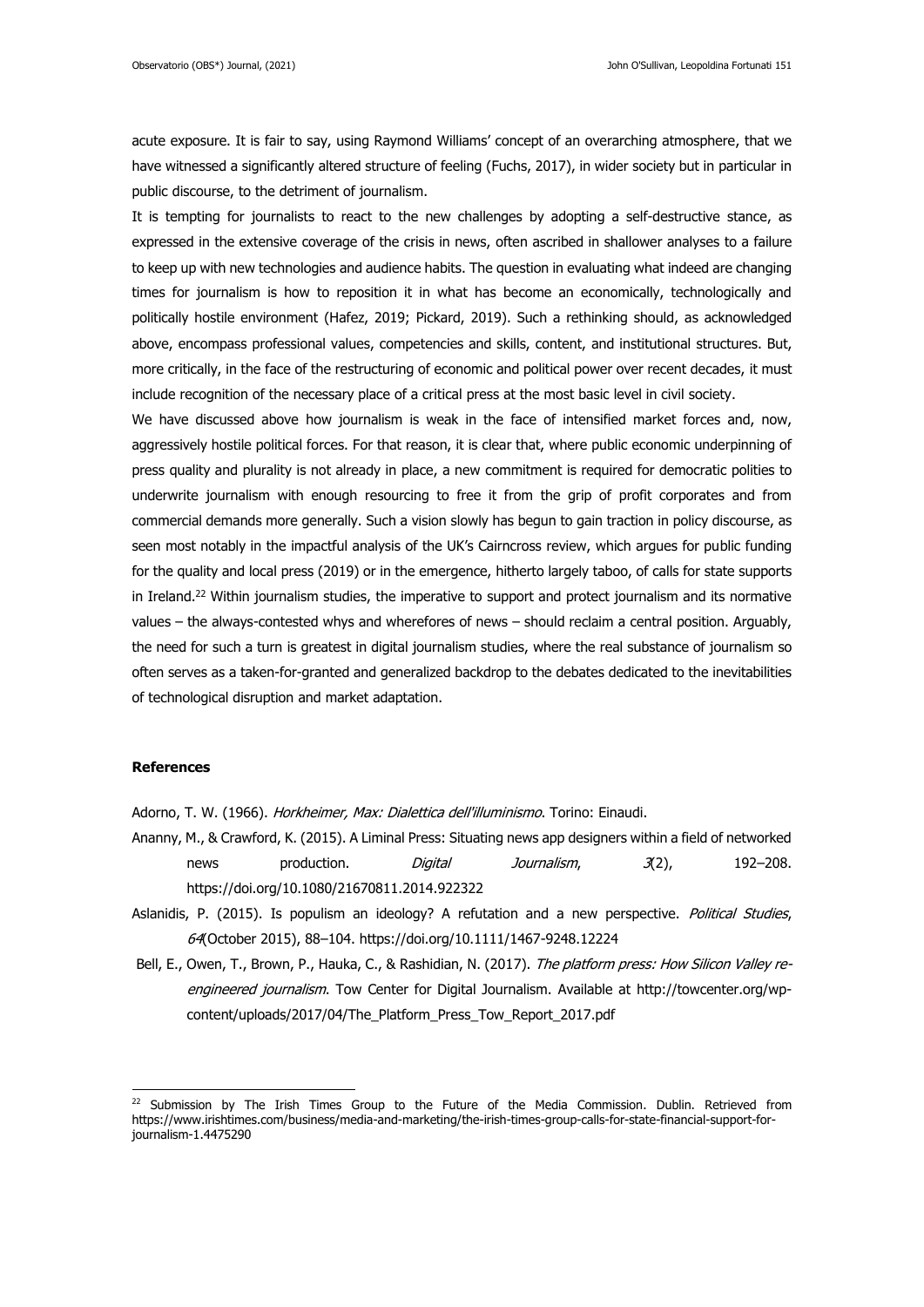- Beiser, E. (2018). Hundreds of journalists jailed globally becomes the new normal. Committee to Protect Journalists. Available at [https://cpj.org/reports/2018/12/journalists-jailed-imprisoned-turkey](https://cpj.org/reports/2018/12/journalists-jailed-imprisoned-turkey-china-egypt-saudi-arabia.php)[china-egypt-saudi-arabia.php](https://cpj.org/reports/2018/12/journalists-jailed-imprisoned-turkey-china-egypt-saudi-arabia.php)
- Bennett, W. L., & Livingston, S. (2018). The disinformation order: Disruptive communication and the decline of democratic institutions. European Journal of Communication, 33(2), 122-139. <https://doi.org/10.1177/0267323118760317>
- Berghel, H. (2018). Malice Domestic: The Cambridge Analytica Dystopia. Computer, 51(05), 84-89. <https://doi.org/10.1109/MC.2018.2381135>
- Bobba, G., Legnante, G. (2016). Italy. A Breeding Ground for Populist Political Communication. In T. Aalberg, F. Esser, C. Reinemann, J. Strömbäck and C. de Vreese (Eds.) Populist Political Communication in Europe. A cross national analysis of twenty seven European countries (pp. 221-234). London: Routledge.
- Brookes, S. (2018). What do we mean when we talk about populism? Local politics, global movements and 'the people' in political coverage of the 2016 Australian federal and United States presidential elections. Media, Culture and Society, 40(8), 1252-1269. <https://doi.org/10.1177/0163443718781987>
- Bruns, A. (2008). Blogs, Wikipedia, Second Life, and Beyond: From Production to Produsage. New York: Peter Lang.
- Bunce, M. (2019). Management and resistance in the digital newsroom. Journalism, 20(7), 890-905. <https://doi.org/10.1177/1464884916688963>
- Cairncross, F. (2019). The Cairncross Review: A sustainable future for journalism. UK Department for Digital, Culture, Media & Sport. Available at [https://assets.publishing.service.gov.uk/government/uploads/system/uploads/attachment\\_data/fil](https://assets.publishing.service.gov.uk/government/uploads/system/uploads/attachment_data/file/779882/021919_DCMS_Cairncross_Review_.pdf) [e/779882/021919\\_DCMS\\_Cairncross\\_Review\\_.pdf](https://assets.publishing.service.gov.uk/government/uploads/system/uploads/attachment_data/file/779882/021919_DCMS_Cairncross_Review_.pdf)
- Christians, C. G., Glasser, T. L., McQuail, D., Nordenstreng, K., & White, R. A. (2009). Normative theories of the media: journalism in democratic societies. Urbana: University of Illinois Press.
- Clarke, J., & Newman, J. (2017). 'People in this country have had enough of experts': Brexit and the paradoxes of populism. Critical Policy Studies, 11(1), 101-116. https://doi.org/10.1080/19460171.2017.1282376
- Cohen, N. S. (2019). At Work in the Digital Newsroom. Digital Journalism,  $\overline{A}5$ , 571–591. <https://doi.org/10.1080/21670811.2017.1419821>
- Cole, P., & Harcup, T. (2010). Newspaper journalism. London: Sage.
- Cooper, M. (2011). The Future of Journalism: Addressing Pervasive Market Failure with Public Policy. In R. W. McChesney & V. Pickard (Eds.), Will The Last Reporter Please Turn Out The Lights: The Collapse of Journalism and What Can Be Done To Fix It (1st ed., pp. 320-339). New York: The New Press.
- Council of Europe. (2019). Democracy at Risk: Threats and Attacks against Media Freedom in Europe. Strasbourg. Available at [https://rm.coe.int/annual-report-2018-democracy-in-danger-threats-and](https://rm.coe.int/annual-report-2018-democracy-in-danger-threats-and-attacks-media-freed/1680926453)[attacks-media-freed/1680926453](https://rm.coe.int/annual-report-2018-democracy-in-danger-threats-and-attacks-media-freed/1680926453)
- Curran, J., & Seaton, J. (2003). Power without responsibility: the press, broadcasting, and new media in Britain (Vol. 6th). London: Routledge.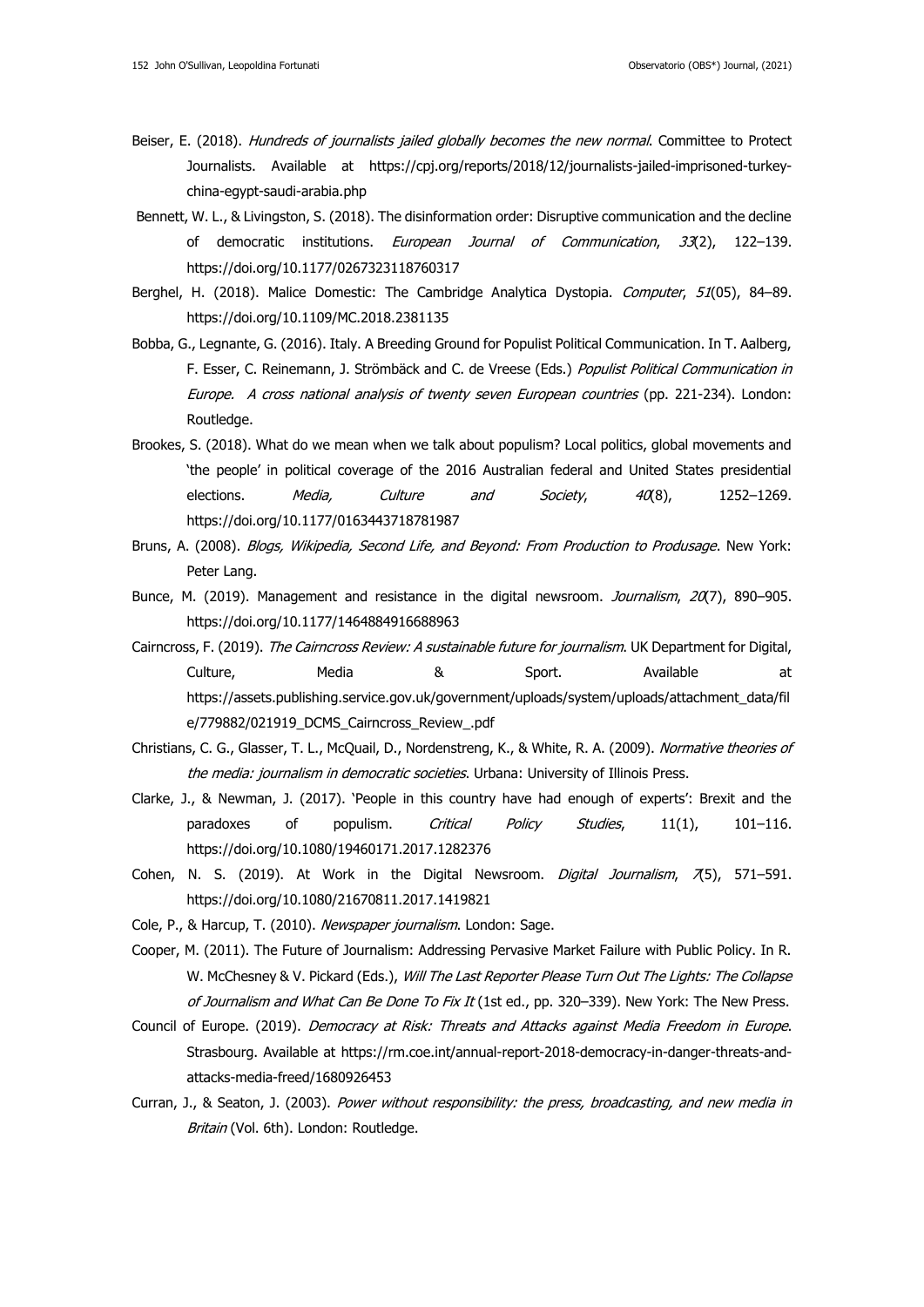- Doucet, L. (2019). Making a Myth of Marie. British Journalism Review, 30(1), 16-18. <https://doi.org/10.1177/0956474819835408>
- Deuze, M., & Witschge, T. (2018). Beyond journalism: Theorizing the transformation of journalism. Journalism, 19(2), 165-181.<https://doi.org/10.1177/1464884916688550>
- Dwyer, T., & Martin, F. (2017). Sharing News Online: Social media news analytics and their implications for media pluralism policies. Digital Journalism, 5(8), 1080-1100. <https://doi.org/10.1080/21670811.2017.1338527>
- Eyal, G. (2019). The Crisis of Expertise. Cambridge: Polity.
- Faucher, K. (2018). Social Capital Online: Alienation and Accumulation. London: University of Westminster Press. [https://doi.org/10.16997/book16 SE -](https://doi.org/10.16997/book16%20SE%20-%20194) 194
- Fenton, N. (2011). Deregulation or democracy? New media, news, neoliberalism and the public interest. Continuum, 25(1), 63–72.<https://doi.org/10.1080/10304312.2011.539159>
- Ferrer-Conill, R. (2016). Camouflaging church as state: An exploratory study of journalism's native advertising. Journalism Studies, 17(7), 904-914.<https://doi.org/10.1080/1461670X.2016.1165138>
- Fink, K. (2019). The biggest challenge facing journalism: A lack of trust. Journalism, 20(1), 40-43. <https://doi.org/10.1177/1464884918807069>
- Fortunati, L., Sarrica, M., Balcytiene, A., Harro-Loit, H., Macgregor, P., Roussou, N., Salaverría, R., O'Sullivan, J., & de Luca, F. (2009). The Influence of the Internet on European Journalism. Journal of Computer-Mediated Communication, 14(4), 928–963. https://doi.org/10.1111/j.1083- 6101.2009.01476.x
- Freedman, D. (2014). The contradictions of media power. New York: Bloomsbury Academic.
- Fuchs, C. (2017). Raymond Williams' communicative materialism. European Journal of Cultural Studies, 20(6), 744–762.<https://doi.org/10.1177/1367549417732998>
- Gerbaudo, P. (2018). The Digital Party: Political Organisation and Online Democracy. Pluto Press.
- Glasser, T. L., Varma, A., & Zou, S. (2019). Native advertising and the cultivation of counterfeit news. Journalism, 20(1), 150-153.<https://doi.org/10.1177/1464884918807345>
- Gramsci, A. (1975). Quaderni del carcere, a cura di V. Gerratana, 4 voll, Torino: Einaudi.
- Habermas, J. (1989). The structural transformation of the public sphere: an inquiry into a category of bourgeois society. Studies in contemporary German social thought. Cambridge, Mass.: MIT Press.
- Hafez, K. (2019). The staging trap: Right-wing politics as a challenge for journalism. Journalism, 20(1), 24-26.<https://doi.org/10.1177/1464884918807352>
- Harcup, T., & O'Neill, D. (2001). What Is News? Galtung and Ruge revisited. Journalism Studies, 2(2), 261-280.<https://doi.org/10.1080/14616700118449>
- Hardt M and Negri A (2000). Empire. Cambridge, Massachusetts: Harvard University Press.
- Harrison, J. (2019). The Civil Power of the News. The Civil Power of the News. Cham: Springer International Publishing. [https://doi.org/10.1007/978-3-030-19381-2\\_3](https://doi.org/10.1007/978-3-030-19381-2_3)
- Hawkins, Kirk A.; Aguilar, Rosario; Jenne, Erin; Kocijan, Bojana; Rovira Kaltwasser, Cristóbal; Castanho Silva, B. (2019). Global Populism Database: Populism Dataset for Leaders 1.0. Provo, Utah: Team Populism. Available at [https://populism.byu.edu/App\\_Data/DataSetFiles/Populist speech data.xlsx](https://populism.byu.edu/App_Data/DataSetFiles/Populist%20speech%20data.xlsx)
- Herman, E. S., & Chomsky, N. (1988). Manufacturing consent: the political economy of the mass media (1st ed.). New York: Pantheon Books.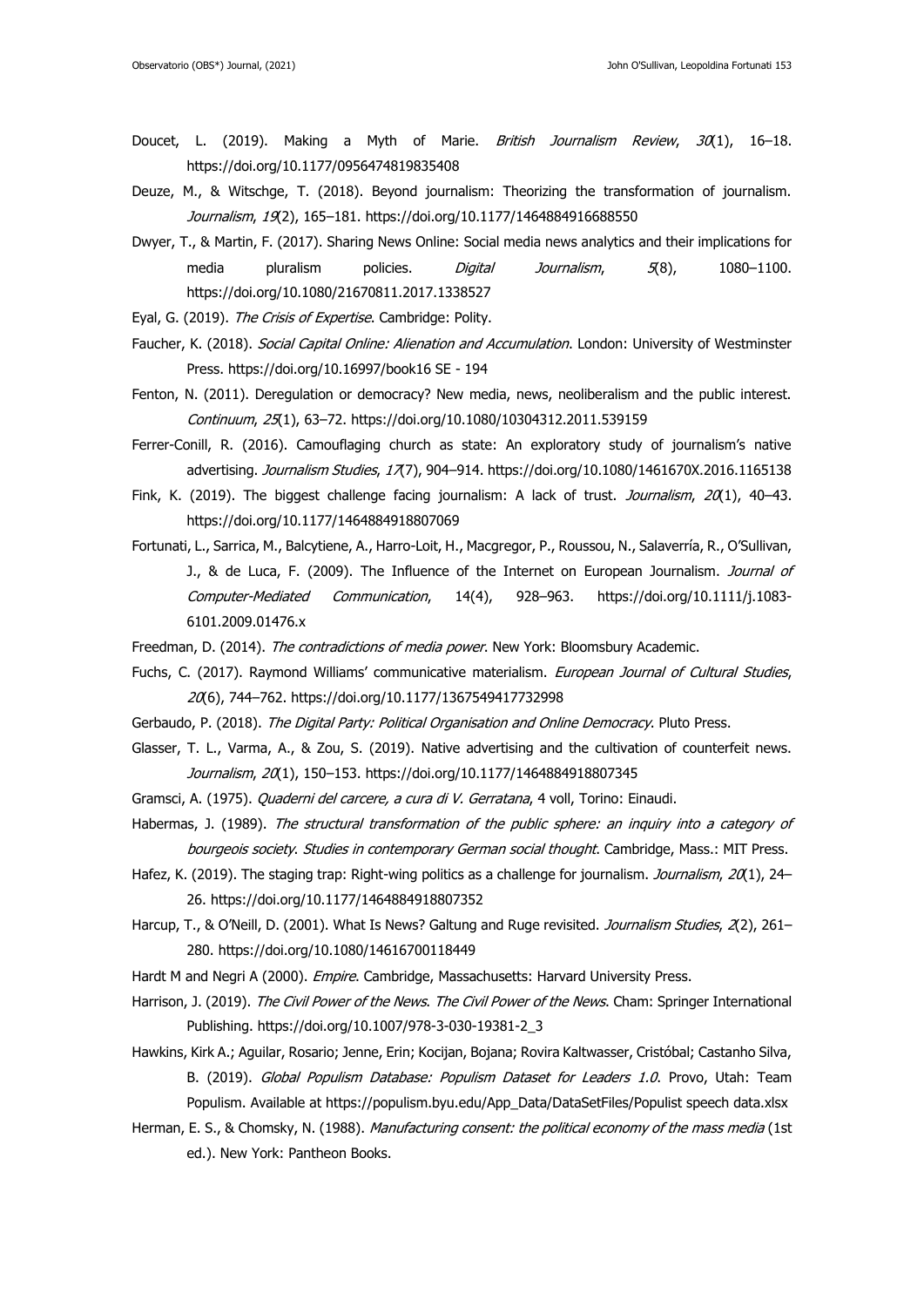- Herrick, D. F. (2012). Media Management in the Age of Giants: Business Dynamics of Journalism. Albuquerque: University of New Mexico Press.
- Hughes, S., & Vorobyeva, Y. (2019). Explaining the killing of journalists in the contemporary era: The importance of hybrid regimes and subnational variations. Journalism. Online first. <https://doi.org/10.1177/1464884919885588>
- Jenkins, H., Ford, S., & Green, J. (Joshua B. (2013). Spreadable media: creating value and meaning in a networked culture. New York: New York University Press.
- Kellner, D. (2019). Trump's War Against the Media, Fake News, and (A)Social Media. In W. Happer, Catherine; Hoskins, Andrew; Merrin (Ed.), Trump's Media War (pp. 47-67). London: Palgrave Macmillan.
- Laclau, E. (1977). Politics and Ideology in Marxist Theory: Capitalism, fascism, populism. London: New Left Books.
- Jackson, D., & Moloney, K. (2016). Inside Churnalism: PR, journalism and power relationships in flux. Journalism Studies, 17(6), 763–780.<https://doi.org/10.1080/1461670X.2015.1017597>
- Luengo, M. (2014). Constructing the Crisis of Journalism. Journalism Studies, 15(5), 576-585. <https://doi.org/10.1080/1461670X.2014.891858>
- McCombs, M. (2005). A Look at Agenda-setting: past, present and future. *Journalism Studies*, 6(4), 543-557.<https://doi.org/10.1080/14616700500250438>
- McLean, I. (1996). Concise Dictionary of Politics. Oxford: Oxford University Press.
- Meyer, P. (2004). The Vanishing Newspaper: Saving Journalism in the Information Age (1st ed.). Columbia: University of Missouri Press.
- Miller, T. (2017). Epilogue: Digital Journalism: A golden age, a data-driven dream, a paradise for readers or the proletarianization of a profession? In B. Franklin & S. A. Eldridge II (Eds.), The Routledge Companion to Digital Journalism Studies (pp. 589–594). London: Routledge.
- Molyneux, L. (2018). Mobile News Consumption: A habit of snacking. *Digital Journalism*, 6(5), 634–650. <https://doi.org/10.1080/21670811.2017.1334567>
- Milanovic, B. (2016). Global Inequality: A New Approach for the Age of Globalization. Harvard University Press.
- Moore, M. (2018). Democracy Hacked: political turmoil and information warfare in the digital age. London: Oneworld Publications.
- Mouffe, C. (2018). For a Left Populism. London: Verso.
- Nadler, A. (2019). Nature's Economy and News Ecology: Scrutinizing the news ecosystem metaphor. Journalism Studies, 20(6), 823-839.<https://doi.org/10.1080/1461670X.2018.1427000>
- Nechushtai, E. (2018). Could digital platforms capture the media through infrastructure? Journalism, 19(8), 1043–1058.<https://doi.org/10.1177/1464884917725163>
- Nguyen, A. (2013). Online news audiences: the challenges of web metrics. In S. Allan & K. Fowler-Watt (Eds.), Journalism: New Challenges (pp. 146-161). Poole: CJCR: Centre for Journalism & Communication Research, Bournemouth University.
- O' Sullivan, J., Fortunati, L., Taipale, S., & Barnhurst, K., (2017). Innovators and Innovated: newspapers and the post-digital future beyond the 'death of print'. The Information Society, 33(2), 86-95. https://doi.org/10.1080/01972243.2017.1289488.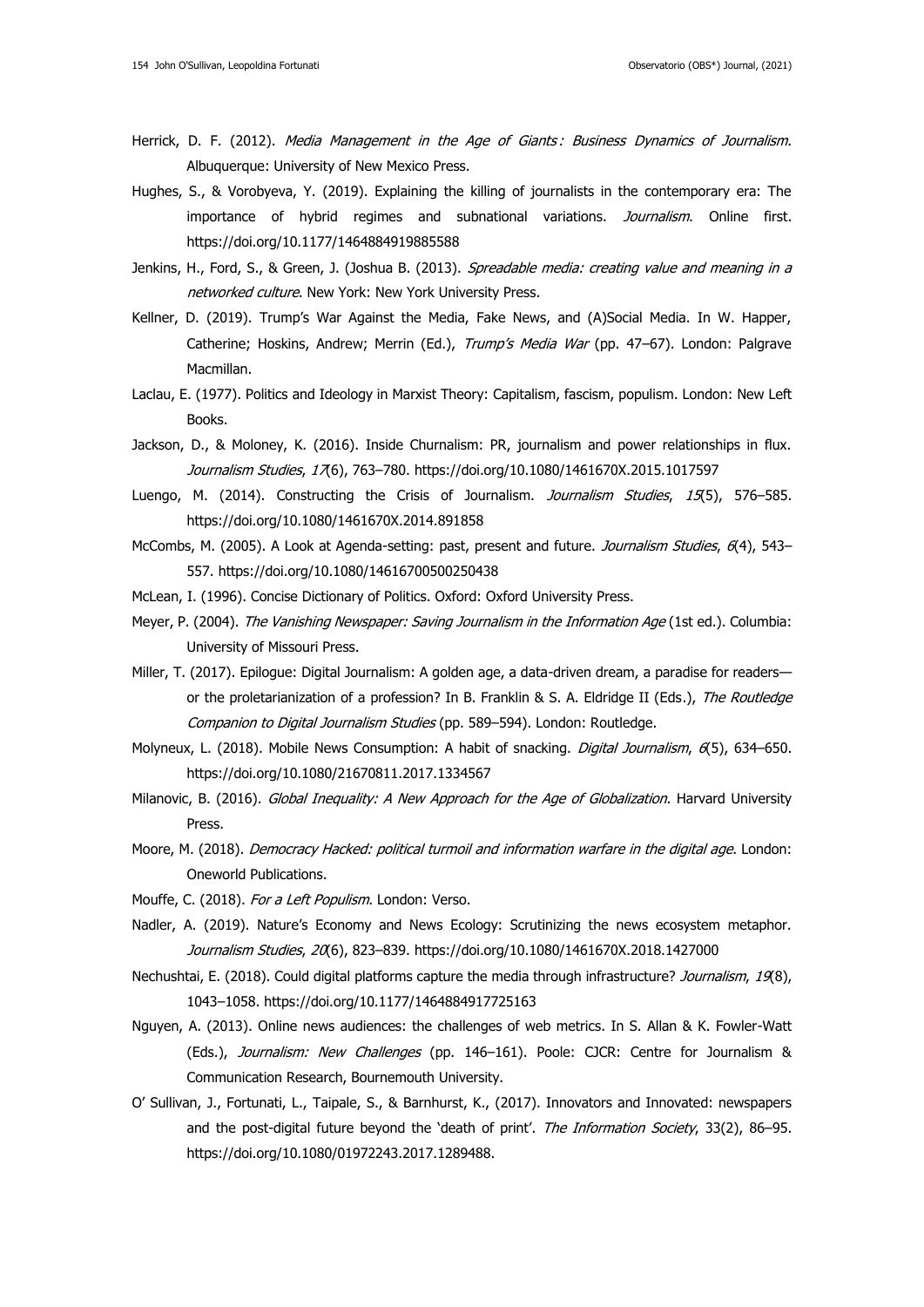Overholser, G. (1998). Editor Inc. American Journalism Review, 20(10), 48-65.

Palmer, L. (2018). *Becoming the story: war correspondents since 9/11*. Urbana: University of Illinois Press.

Paterson, C. (2014). War reporters under threat: the United States and media freedom. London: Pluto Press.

- Picard, R. G. (2017). Funding digital journalism: the challenges of consumers and the economic value of news. In B. Franklin & S. A. Eldridge II (Eds.), The Routledge Companion to Digital Journalism Studies (pp. 147-154). London: Routledge.
- Pickard, V. (2019). The violence of the market. *Journalism*,  $20(1)$ , 154–158. <https://doi.org/10.1177/1464884918808955>
- Pomerantsev, P. (2019). This is not propaganda : adventures in the war against reality. London: Faber & Faber.
- Rosen, J. (2012). The people formerly known as the audience. In M. Mandiberg (Ed.), The Social Media Reader (pp. 13-16). New York: NYU Press.
- Schnell, C. (2018). Starving at the Laid Table? Journalism, Digitalization and Corporate Capitalism. Professions and Professionalism, 8(3), 1-13. http://doi.org/10.7577/pp.2609
- Siebert, F. S., Peterson, T., & Schramm, W. (1956). Four Theories of the Press: The Authoritarian, Libertarian, Social Responsibility, and Soviet Communist Concepts of what the Press Should be and Do. Urbana: University of Illinois Press.
- Siegelbaum, S., & Thomas, R. J. (2016). Putting the Work (back) into Newswork. Journalism Practice, 10(3), 387–404.<https://doi.org/10.1080/17512786.2015.1025415>
- Sonwalkar, P. (2019). From by-line to bottom-line: Trust deficit in world's largest democracy. Journalism, 20(1), 60–63.<https://doi.org/10.1177/1464884918809270>
- Scott, J., Marshall, G. (1994). Dictionary of Sociology. Oxford: Oxford University Press.
- Szabados, K. (2019). Can We Win the War on Science? Understanding the Link between Political Populism and Anti-Science Politics. *Populism, 2*(2), 207-236. <https://doi.org/10.1163/25888072-02021028>
- Tumber, H., & Webster, F. (2006). Journalists under fire: information war and journalistic practices. London; Thousand Oaks: Sage.
- Underwood, D. (1993). When MBAs rule the newsroom. New York: Columbia University Press.
- Underwood, D. (2011). Chronicling trauma: journalists and writers on violence and loss. Urbana: University of Illinois Press.
- Vaidhyanathan, S. (2018). Antisocial media: how Facebook disconnects us and undermines democracy. New York: Oxford University Press.
- Vos, T. P., & Singer, J. B. (2016). Media Discourse About Entrepreneurial Journalism: Implications for journalistic capital. *Journalism Practice*,  $10(2)$ , 143–159. <https://doi.org/10.1080/17512786.2015.1124730>
- Waisbord, S. (2019). The vulnerabilities of journalism. Journalism, 20(1), 210-213. <https://doi.org/10.1177/1464884918809283>
- Wettstein, M., Esser, F., Schulz, A., Wirz, D. S., & Wirth, W. (2018). News Media as Gatekeepers, Critics, and Initiators of Populist Communication: How Journalists in Ten Countries Deal with the Populist Challenge. *International Journal of Press/Politics*, 23(4), 476-495. <https://doi.org/10.1177/1940161218785979>